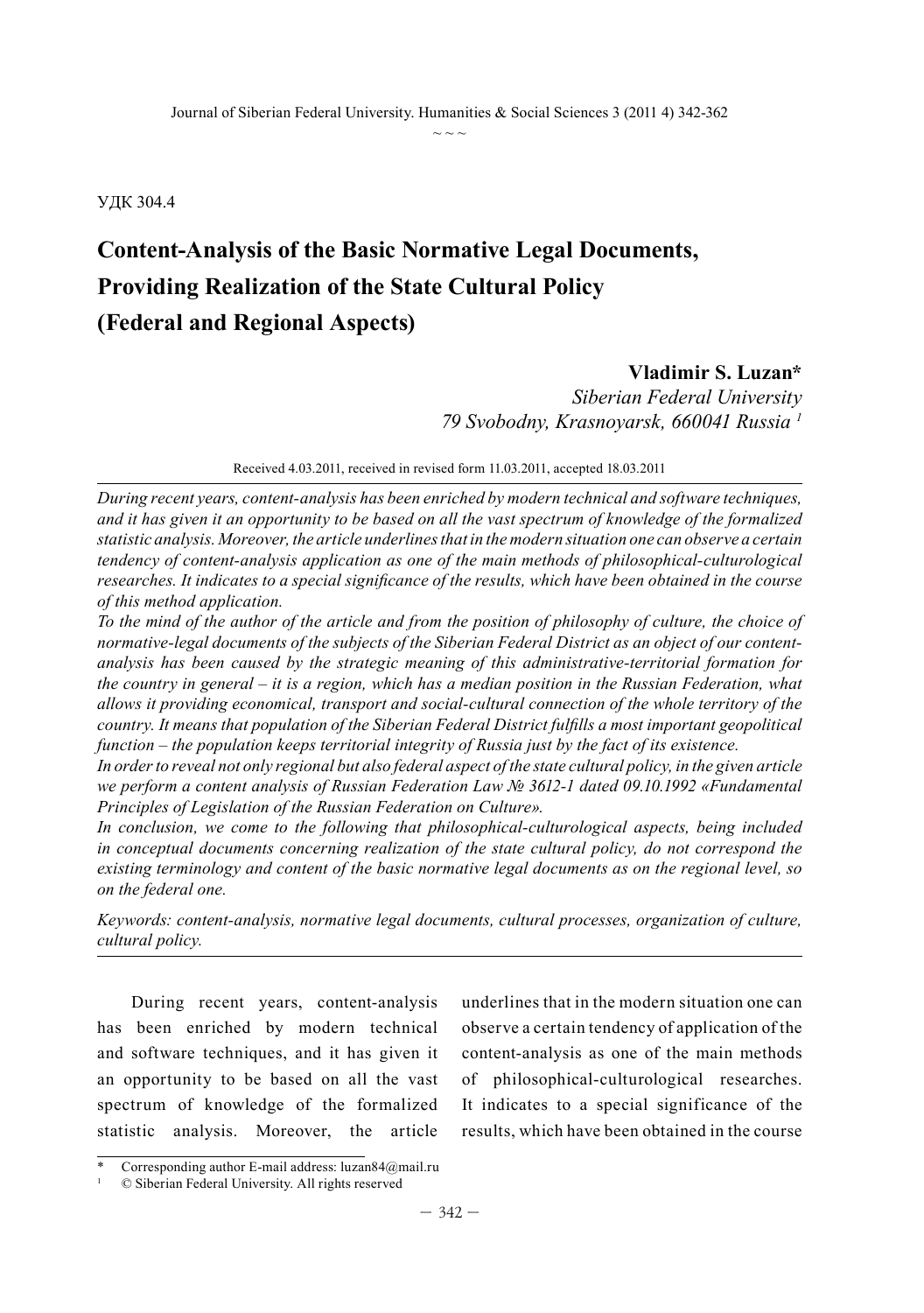of this method application. In connection with the mentioned we are to underline the role of the native scientists, who use the techniques of content-analysis for analysis, and first of all for artistic texts<sup>1</sup>.

From the position of philosophy of culture, the choice of normative-legal documents of the subjects of the Siberian Federal District as an object of our content-analysis has been caused by the strategic meaning of this administrativeterritorial formation for the country in general – it is a region, which has a median position in the Russian Federation, what allows it providing economical, transport and social-cultural connection of the whole territory of the country. It means that population of the Siberian Federal District fulfills a most important geopolitical function – the population keeps the territorial integrity of Russia just by the fact of its existence.

Beside regional laws, we have chosen Federal Law Fundamental Principles of Legislation of the Russian Federation on Culture, in order to have a more precise notion of the cultural processes, which take place on the territory of the Russian Federation.

We are to mark, that the notion of «law» is one of the most commonly used not only in jurisprudence, but also in philosophy. This term has a long history, and it has changed its content in the course of its existence.

From the philosophical positions, law can be most generally defined as a connection (relation) between phenomena, processes, which is<sup>2</sup>:

a) objective, as far as it is typical to the real world, sensual-objective human activity, which expresses the real relations to things;

b) essential, concrete-general. Being a reflection of the essential in the movement of the Universe, any law is characteristic to all the processes of the given class, of a certain type without exceptions, and it operates always and

everywhere, where there are corresponding processes and conditions;

c) inevitable, as far as, being in close connection with the essence, the law operates and is realized under the corresponding conditions;

d) internal, as far as it reflects the deepest ties and dependencies of the given subjective sphere in the integrity of all its moments and relations within the frames of a certain entire system;

e) repeatable, steady, as far as a law is a stability in the phenomenon, the identical in the phenomenon. It is an expression of some permanence in a certain process, regularity of its course, similarity of its actions under the equal conditions.

From the positions of jurisprudence, «law (Lat. *lex*; Greek *notos*; Engl. *law*) is all the normative legal acts, any kind of generallyobligatory rules, set by the state. In a proper juridical sense, law is a normative act, which is adopted in a special order by the higher representative organ of the executive power or by the direct will-expresser of population (for example, in accordance with a referendum) and which regulates the most important and steady social relations»<sup>3</sup>.

It is used to single out the main features of law:

a) law is a juridical will expression of people in the result of coordination of various social interests. In civilized countries, laws are adopted by the representative organs, which are formed by means of democratic elections. The process of lawmaking is wide open, it involves parties, movements, and social groups; projected laws are published and discussed in mass media;

b) law is issued only by the organ of executive power or adopted by means of referendum;

c) law regulates the most important relations in the state and the society, provides an orderly development of economical, political and social spheres;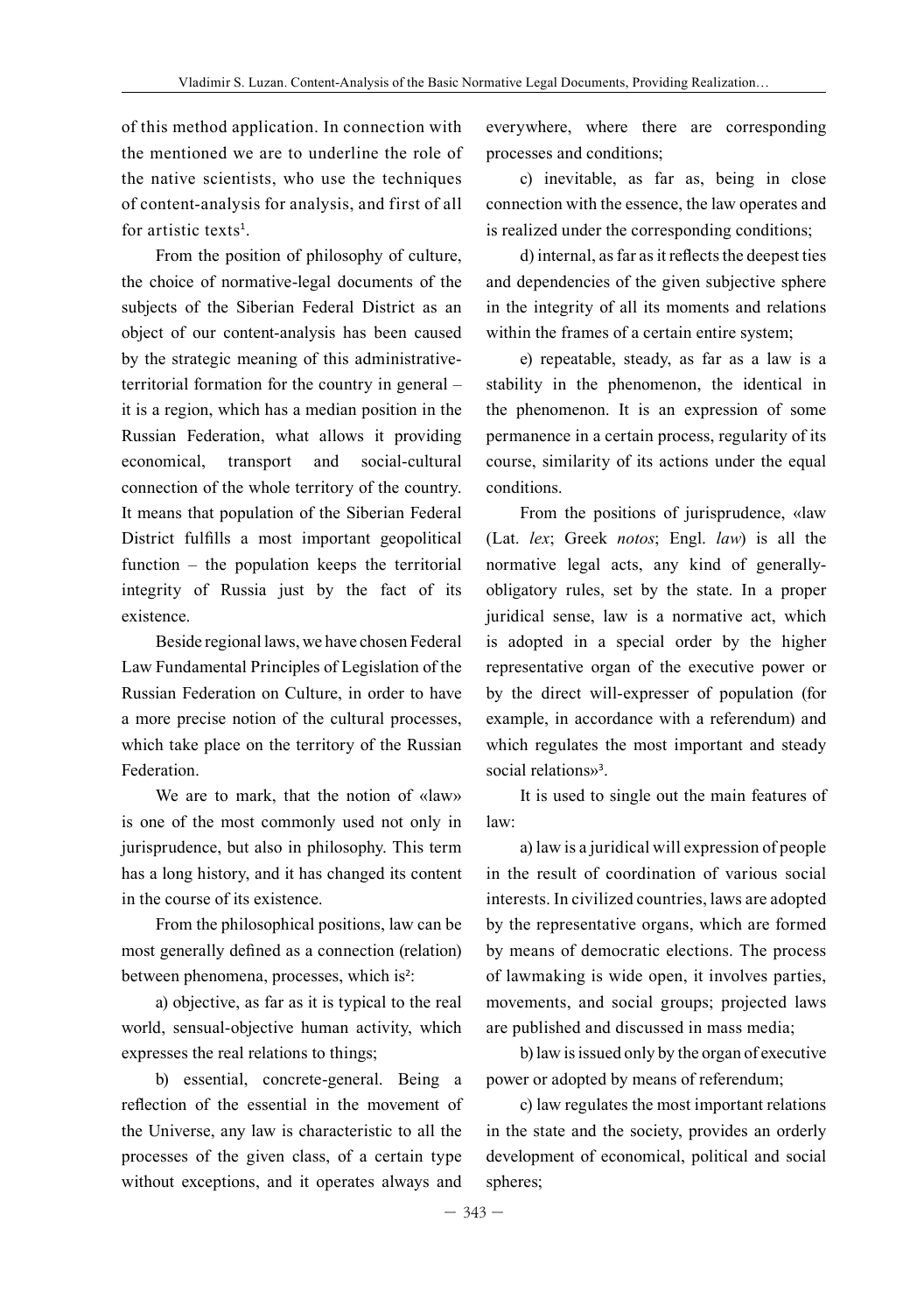d) law possesses the highest (after constitution) juridical power among other legal acts; supremacy of law means its normative orientation and that other acts are subordinate to it, that they are possible to be canceled, to undergone amendments, and become invalid because of the law;

e) law possesses the highest normative concentration and is meant to give subordinates the right to a large choice of behavioral variants, to an unlimited number of cases of application;

f) law is accepted within the frames of a special legislative process and on the basis of fixed procedures;

g) law is characterized by the highest stability of its norms, prolonged time length of its existence and action.

Thus, law is a significant text, which defines state policy and norms of society's behavior in this or that sphere of socio-economical relations. Moreover, law possesses a row of peculiarities, which are quite important for content-analysis carriage.

Firstly, it is a material, which has been considered from all the points of view, and which has been created by dozens of specialists in various spheres, and which has been checked and read through dozens of times. Consequently, we may suppose, that there are no spontaneous words in a law, and there are no spontaneous senses as well, i.e. senses which fail to reflect the given situation or content.

Secondly, the text of a law is a thoroughlyconsidered semantic structure, where all the elements have a contextual and logical substantiation. Thereat, law includes a vast semantic field, subordinating to several dominants (tasks), and which is called a basic content. That is what can be easily seen and what is first of all intuitionally analyzed. But, there is the second and still the third semantic row, which can be revealed only with the help of special methods, in particular with the help of content-analysis.

Thirdly, the text of law reflexes the main idea, the content of what the powers have been going to get across to the readers, thereat, not only across to the narrow strata of the ruling elite, but to wide social circles. Law is an intellectual material, and that is its primary virtue. The text of law is clear to educated people and, first of all, to intelligentsia. And it is one more of its virtues – to manage to express the main senses by means of simple, clear and, at the same time, significant language.

Thus, we may suppose that the chosen laws quite fully reflect the modern state ideology and the state policy in the sphere of culture.

Law is an official document. It is drawn in accordance with the logics and reflects the official position of those social circles, which wield the power in the country at present time and which will govern in the nearest future. It is important from that point of view, that every day of their functioning, powers can form the foundation of the future of the country, its main principles and postulates, can define the ideology of the country in its most wide sense, especially in a transitional period, in the period of becoming of new socialeconomical and political relations, of becoming of political, economical and social stability of the society, and correspondingly, of steadiness and stability of the powers themselves.

Understanding of what kind of principals of their functioning and preservation are used by the powers in the course of realization of the cultural policy, and what sense and ideology they stick to – all these will finally determine this way or another the content of the activity of the whole society and of its separate strata and groups not only for the nearest future, but for a long period of time.

Thus, in order to understand philosophicalculturological aspects of the state cultural policy,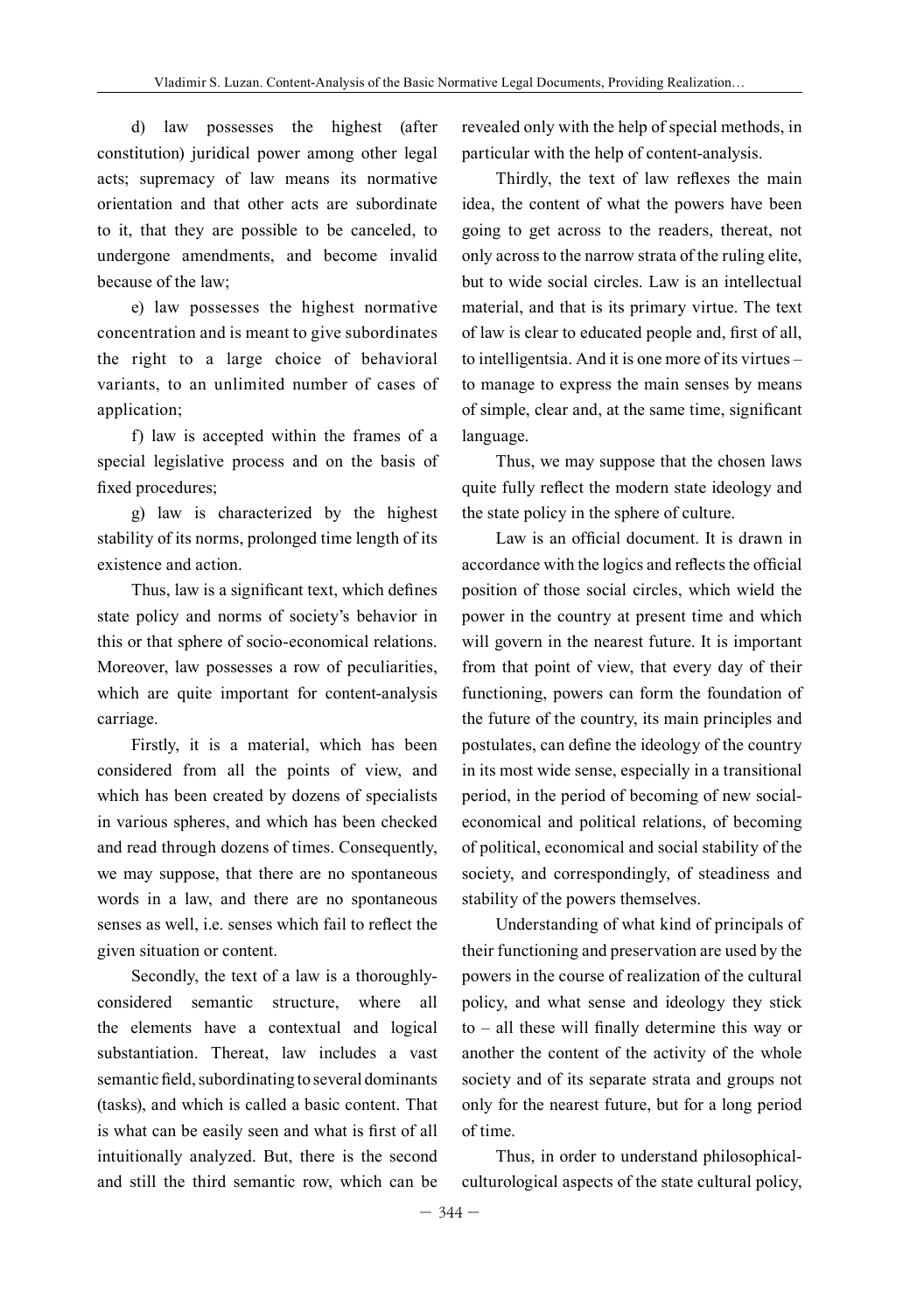the following normative legal acts, which provide its realization, have undergone our contentanalysis<sup>4</sup>:

– **Law of the Russian Federation № 3612-1 dated 09.10.1992 «Fundamental Principles of Legislation of the Russian Federation on Culture»** (in edition of Federal Laws dated 23.06.1999 № 115-ФЗ, dated 22.08.2004 № 122- ФЗ, dated 31.12.2005 № 199-ФЗ, dated 03.11.2006 № 175-ФЗ, dated 29.12.2006 № 258-ФЗ, dated 23.07.2008 № 160-ФЗ, dated 21.12.2009 № 335- ФЗ, amendments, made by Federal Laws dated 27.12.2000 № 150-ФЗ, dated 30.12.2001 № 194- ФЗ, dated 24.12.2002 №176-ФЗ, dated 23.12.2003  $N<sub>2</sub>$  186-ФЗ);

– **Law of the Altai Republic № 20-55 dated 15.02.2001 «Concerning Culture»** (in edition of Laws of the Republic of Altai dated 12.09.2001 № 24-63, dated 11.12.2003 № 17- 14, dated 17.11.2006 № 84-РЗ, dated 14.05.2007 № 26-РЗ);

– **Law of the Buryat Republic № 246-I dated 01.02.1996 «Concerning Culture»** (in edition of Laws of the Buryat Republic dated 29.12.2003 № 622-III, dated 27.12.2004 № 994-III, dated 07.03.2006 № 1521-III, dated 04.05.2006 № 1619-III, dated 08.10.2007 № 2519- III, dated 07.10.2009 № 1045-IV, amendments, made by Laws of the Buryat Republic dated 27.12.2001 № 897-II, dated 09.01.2003 № 184- III, dated 08.01.2004 № 592-III, dated 28.12.2006 № 2057-III, dated 09.11.2007 № 2625-III, dated 22.11.2008 № 624-IV, dated 16.03.2009 № 738- IV, by the decision of the Supreme Court of BR dated 14.08.2003);

– **Law of the Tuva Republic № 261 dated 03.04.1995 «Concerning Culture»** (in edition of Laws of the Tuva Republic dated 12.02.2001 № 879, dated 10.07.2003 № 272 ВХ-1, dated 12.05.2004 № 725 ВХ-1, dated 17.12.2004 № 946 ВХ-1, dated 13.07.2006 № 1897 ВХ-1, dated 18.06.2007 № 193 ВХ-2, amendments, made

by Laws of the Tuva Republic dated 20.02.2004 № 604 ВХ-1);

– **Law of the Republic of Khakassia dated 28.06.2006 № 30-ЗРХ «Concerning Culture»** (in edition of Laws of the Republic of Khakassia dated 01.11.2007 № 66-ЗРХ, dated 09.06.2009 № 49-ЗРХ, dated 15.02.2010 № 2-ЗРХ);

– **Law of the Zabaikalye Territory № 154- ЗЗК dated 01.04.2009 «Concerning Culture»**  (in edition of Law of the Zabaikalye Territory dated 29.03.2010 № 347-ЗЗК);

– **Law of the Krasnoyarsk Region № 2-190 dated 28.06.2007 «Concerning Culture»** (in edition of Laws of the Krasnoyarsk Region dated 26.06.2008 № 6-1867, dated 18.11.2008 № 7-2430, dated 07.07.2009 № 8-3612, dated 24.12.2009  $N_2$  9-4243);

– **Law of the Irkutsk Region № 154-оз dated 29.12.2007 «Concerning State Support of Culture in the Irkutsk Region»** (in edition of Law of the Irkutsk Region dated 05.03.2010 № 9-оз);

– **Law of the Kemerovo Region № 26-ОЗ dated 14.02.2005 «Concerning Culture»** (in edition of Laws of the Kemerovo Region dated 04.06.2007 № 62-ОЗ, dated 27.12.2007 № 200- ОЗ, dated 29.12.2008 № 135-ОЗ);

– **Law of the Novosibirsk Region № 124- ОЗ dated 07.07.2007 «Concerning Culture in the Novosibirsk Region»** (in edition of Laws of the Novosibirsk Region dated 02.07.2008 № 250- ОЗ, dated 04.12.2008 № 286-ОЗ);

– **Law of the Tomsk Region № 112-ОЗ dated 13.06.2007 «Concerning Realization of the State Policy in the Sphere of Culture and Arts on the Territory of the Tomsk Region»** (in edition of Laws of the Tomsk Region dated 17.12.2007 № 267-ОЗ, dated 24.11.2009 № 253- ОЗ, dated 24.11.2009 № 254-ОЗ).

We are to notice that two subjects of the Siberian Federal District (the Altai and the Omsk Regions) have not yet accepted laws,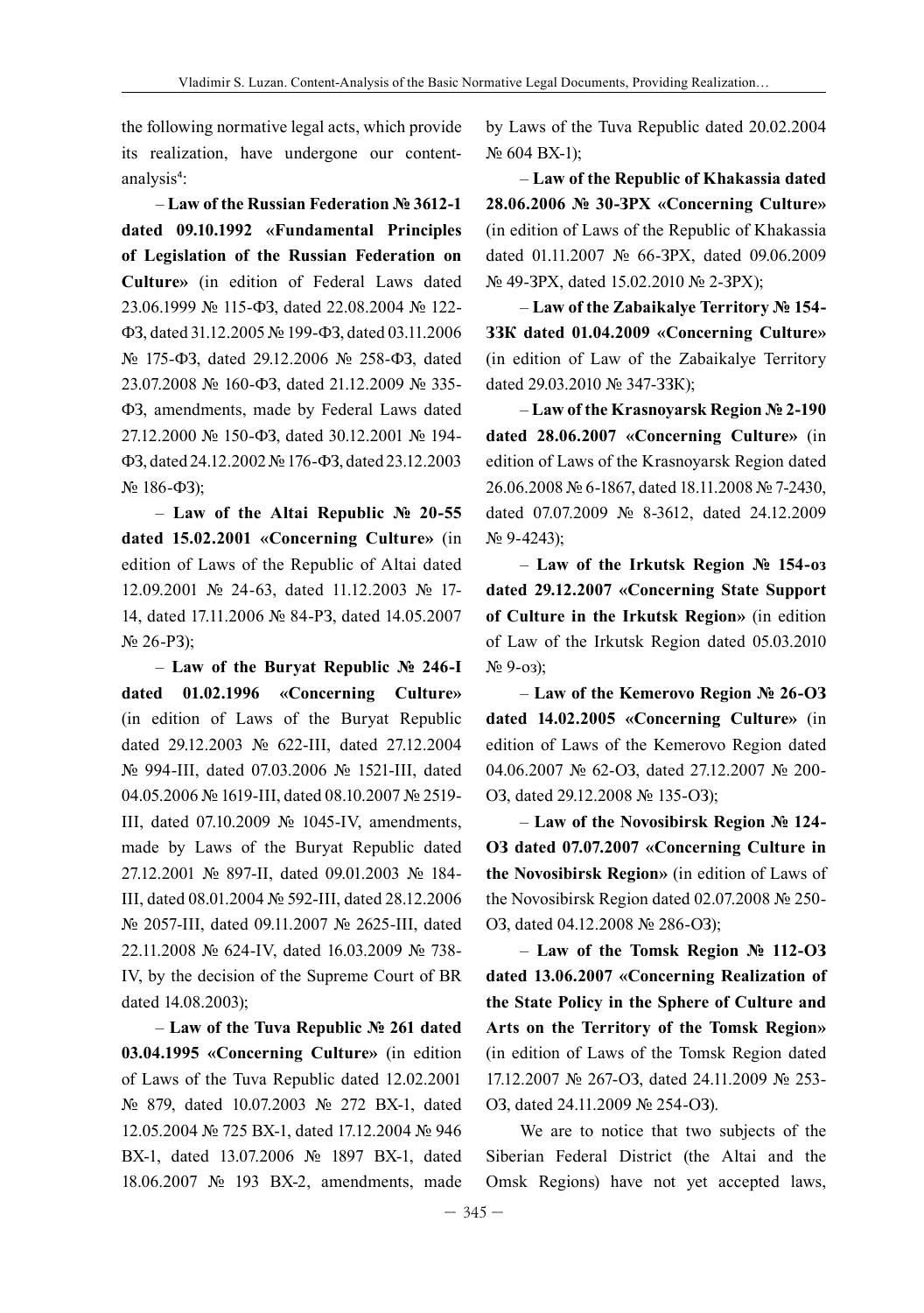which would regulate developments of the state cultural policy, in spite of the fact that they still have laws concerning separate directions of the leisure-cultural activity, in particular concerning the librarian and museum spheres. Thus, only 10 regional and one federal law on culture in the current edition has undergone the contentanalysis.

In order to reveal philosophic-culturological aspects of the state cultural policy of the Russian Federation, we are to consider a fundamental concept, on which basis we build the contentanalysis of the mentioned documents. It is the notion of «culture», and its derivative (cultures, by culture, to culture and so on.), and also all the semantic expressions, which are in the nearest surrounding.

We should notice that from the very beginning there is only one document out of those being analyzed, which mentions culture in its title as one of the types of the state policy (the law «Concerning Realization of the State Policy in the Sphere of Culture and Arts on the territory of the Tomsk Region»). In the rest of the cases, the titles of the laws, including the basic one – the federal law, have failed to imply not only the state policy, but also any kind of mentioning of state's philosophic-culturological vision of what culture generally is: the ideal-formative side of human life, cultural branch, cultural sphere and so on. In connection with this fact, 91 % of considered laws have one common title «Concerning Culture», which do not at all reflect understanding of culture as one of the leading types of the state policy.

As for today, the basic document, which defines the development of the state cultural policy over all the territory of this country, is **Law of the Russian Federation № 3612-1 «Fundamental Principles of Legislation of the Russian Federation on Culture»**, which is dated 9 October, 1992, it means it was admitted almost twenty years ago. Consequently, we should mark

the fact that in spite of numerous amendments (the latest was done in 2009), the given law is morally outdated and demands its complete reviewing.

We need to specify the notions, which have been defined by the authors of the given Law as the basic ones and which meanings are revealed in the text: cultural activity; cultural values; cultural goods; creative activity; creative specialist; cultural property of peoples and national groups; cultural heritage of peoples of the Russian Federation; cultural property of peoples of the Russian Federation; cultural aspects of the program of development; state cultural policy (policy of the state in the sphere of cultural development). All in all, there is 10 notions.

Statistic analysis of the text of the Law shows the following:

– the number of words in the document is 5595;

– the number of use of words «culture» and its derivatives in various cases is 146, that is 2.6 % from the total number of words in the text.

The number of adjectives with the root «cultur» is 123, that is 2.1 % from the total number of words in the text.

The most popular word-combinations, consisting of an adjective with the root «cultur», are the following: cultural activity (29), cultural values (24), cultural heritage (20), cultural property (8), cultural policy (4), cultural development (3), and cultural collaboration (2).

In the result of comparison of the basic notions, which have been denoted by the authors in the Law, and the most popular wordcombinations, we have found out that the notion of «cultural policy» is actually met 4 times in the text, what makes up 3 % from all the wordcombinations, consisting of an adjective with the root «cultur». It let us come to the conclusion that the law-maker understands culture not as a separate kind of state policy, but as a certain sphere, reducing the state approach to a narrow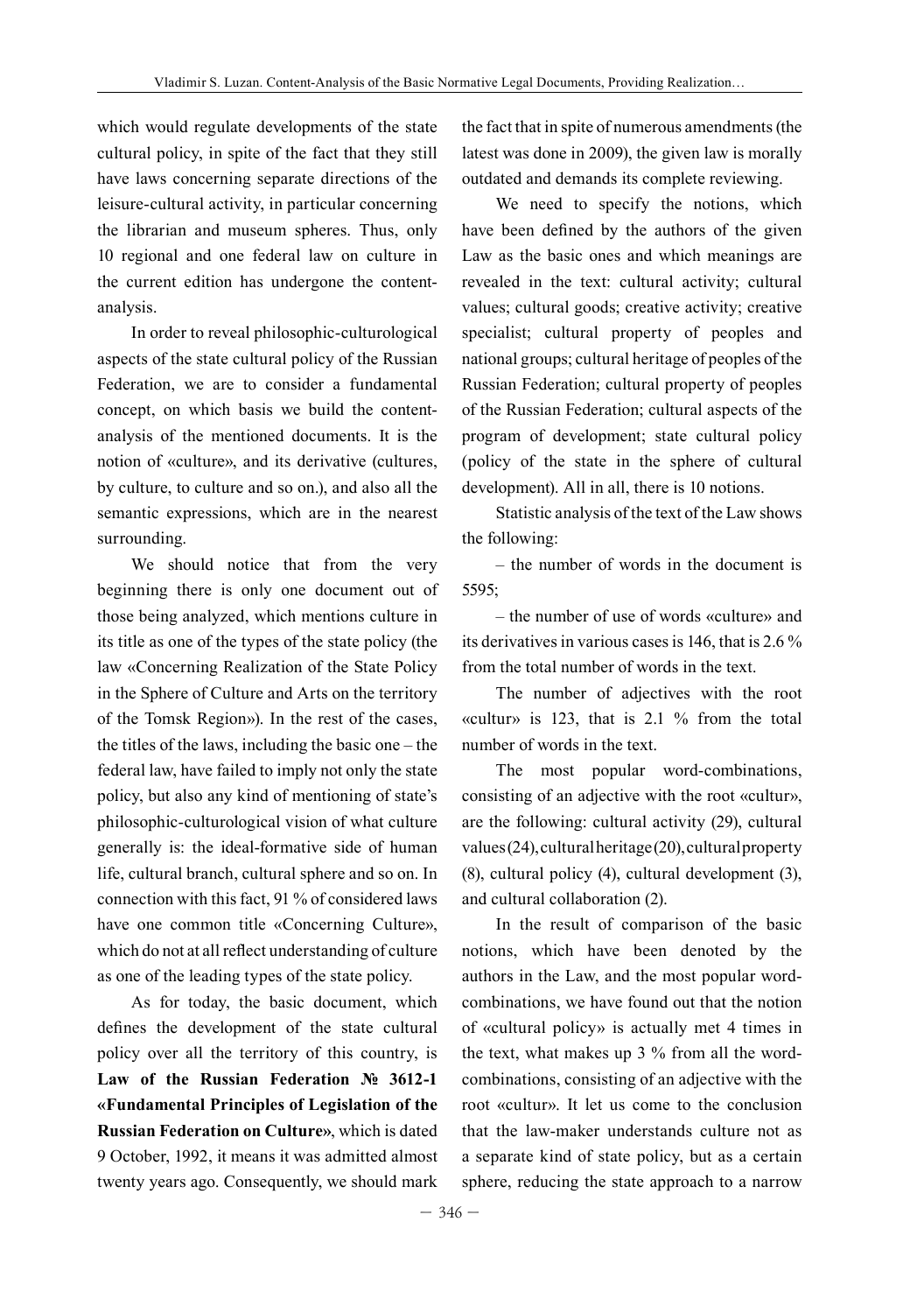| $N_2$ | The words, surrounding the concept «culture»,<br>and its derivatives having been used more than once | The number of usage |  |
|-------|------------------------------------------------------------------------------------------------------|---------------------|--|
| 1     | 2                                                                                                    | 3                   |  |
|       | In the sphere                                                                                        | 38                  |  |
|       | Organization(s)                                                                                      | 38                  |  |
|       | Development                                                                                          | 8                   |  |
|       | Institution(s)                                                                                       | 5                   |  |
|       | Are referred to                                                                                      | $\overline{4}$      |  |
|       | Object(s)                                                                                            | 3                   |  |
|       | Doers                                                                                                | $\overline{2}$      |  |
|       | Russian                                                                                              | $\overline{2}$      |  |
|       | Sphere                                                                                               | $\overline{2}$      |  |
|       | National                                                                                             | $\overline{2}$      |  |
|       | Peoples'                                                                                             | $\overline{2}$      |  |
|       | <b>Statistics</b>                                                                                    | $\overline{2}$      |  |
|       | Enterprises                                                                                          | $\overline{2}$      |  |
|       | Specialists                                                                                          | $\overline{2}$      |  |

Table 1. Statistic analysis of the words, surrounding the concept of «culture» in the Law of the Russian Federation «Fundamental Principles of Legislation of the Russian Federation on Culture»

sectorial one. It is also proved by the fact that the expression «cultural organizations» is on the second place according to its usage. Consequently, we may suppose that the basic instrument of functioning of the sphere of «culture» is concrete organizations, as governmental, so nongovernmental ones, but not any concrete cultural doers, as far as this expression is met in the Law only twice (Table 1).

The basic document, which defines development of the state cultural policy on the territory of the Altai Republic, is **Law of the Altai Republic № 20-55 dated 15.02.2001 «Concerning Culture».**

We need to specify the notions, which have been defined by the authors of the given Law as the basic ones and which meanings are revealed in the text: cultural activity; cultural values; cultural goods; cultural organizations. In total, we have 4 notions.

Statistic analysis of the text of the Law shows the following:

– the number of words in the document is 2695;

– the number of use of words «culture» and its derivatives in various cases is 92, that is 3.4 % from the total number of words in the text.

The number of adjectives with the root «cultur» is 37, i.e. 1.3 % from the total number of words in the text.

The most popular word-combinations, consisting of an adjective with the root «cultur», are the following: cultural activity (12), cultural values (5), cultural policy (4), cultural heritage (4), and cultural space (2).

«Cultural policy» is on the third place according to the frequency of usage, as far as the analysis of the most-widely used wordcombinations shows. Though, there is not any definition of this notion in the Law, and it let us suppose that the authors sooner use this wordcombination as a synonym of the expression «politics in the sphere of culture» (Table 2), what does not correspond to its original meaning.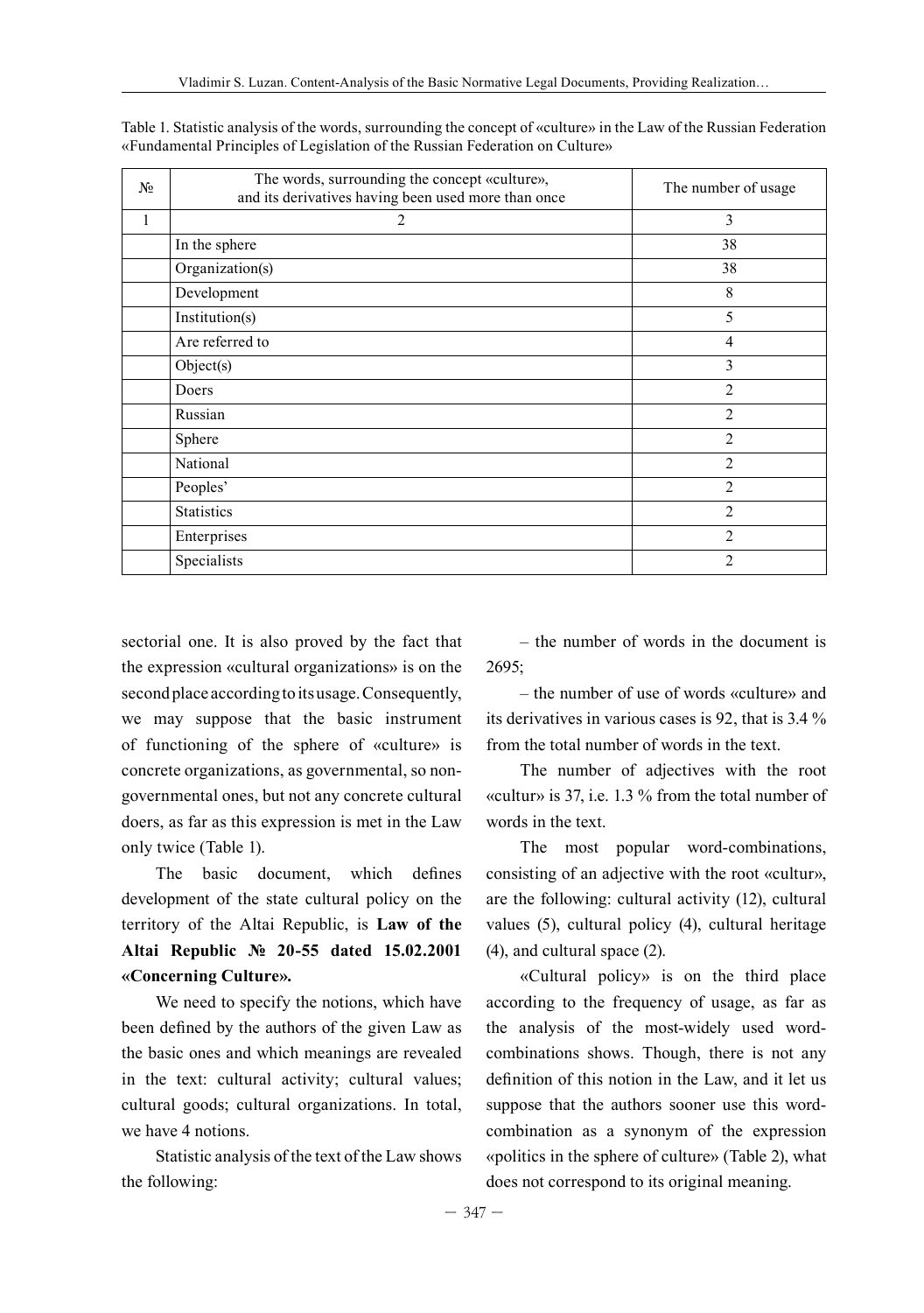| N <sub>2</sub> | The words, surrounding the concept «culture», and its derivatives<br>having been used more than once | The number of usage |
|----------------|------------------------------------------------------------------------------------------------------|---------------------|
|                | Organization(s)                                                                                      | 55                  |
|                | In the sphere                                                                                        | 10                  |
|                | Sphere                                                                                               |                     |
|                | Development                                                                                          | 4                   |
|                | Institution(s)                                                                                       |                     |
|                | Specialists                                                                                          | 4                   |
|                | National                                                                                             |                     |

Table 2. Statistic analysis of the words, surrounding the concept of «culture» in the Law of the Altai Republic «Concerning Culture»

The basic document, which defines development of the state cultural policy on the territory of the Buryat Republic, is **Law of the Buryat Republic № 246-I dated 01.02.1996 « Concerning Culture».**

We need to specify the notions, which have been defined by the authors of the given Law as the basic ones and which meanings are revealed in the text: cultural activity; cultural values; cultural goods; creative activity; creative specialist; cultural property of peoples and national groups; cultural heritage of peoples of the Buryat Republic; cultural property of peoples of the Buryat Republic; state cultural support; national (ethnic) culture; state cultural policy (policy of the state in the sphere of cultural development); organization of culture. In total, we have 12 notions.

Statistic analysis of the text of the Law shows the following:

– the number of words in the document is 4480;

– the number of use f words «culture» and its derivatives in various cases is 114, that is 2.5 % from the total number of words in the text.

The number of adjectives with the root «cultur» is 77, i.e. 1.7 % from the total number of words in the text.

The most popular word-combinations, consisting of an adjective with the root «cultur», are the following: cultural activity (18), cultural values (17), cultural heritage (13), cultural property (8), cultural exchanges (6), and cultural policy (2).

The same, as it is in the case of the Federal Law, it is rather interesting that the notion of «cultural policy» is actually mentioned only twice in the text, that is only 2.5 % of all the expressions, which contain the adjective with the root «cultur». It let us come to the conclusion that the legislator percepts culture not as a separate type of the state policy, but as a certain sphere, thus reducing the state approach to a narrow branch. It is also proved by the fact that the expression «cultural organizations» is on the first place according to the number of its applications. Consequently, we may suppose that the basic instrument of functioning of the sphere of «culture» is concrete organizations, as governmental, so nongovernmental ones, but not any concrete cultural doers, as far as this expression is met only thrice in the Law (Table 3).

The basic document, which defines development of the state cultural policy on the territory of the Tuva Republic, is **Law of the Tuva Republic №261, dated 03.04.1995 «Concerning Culture».**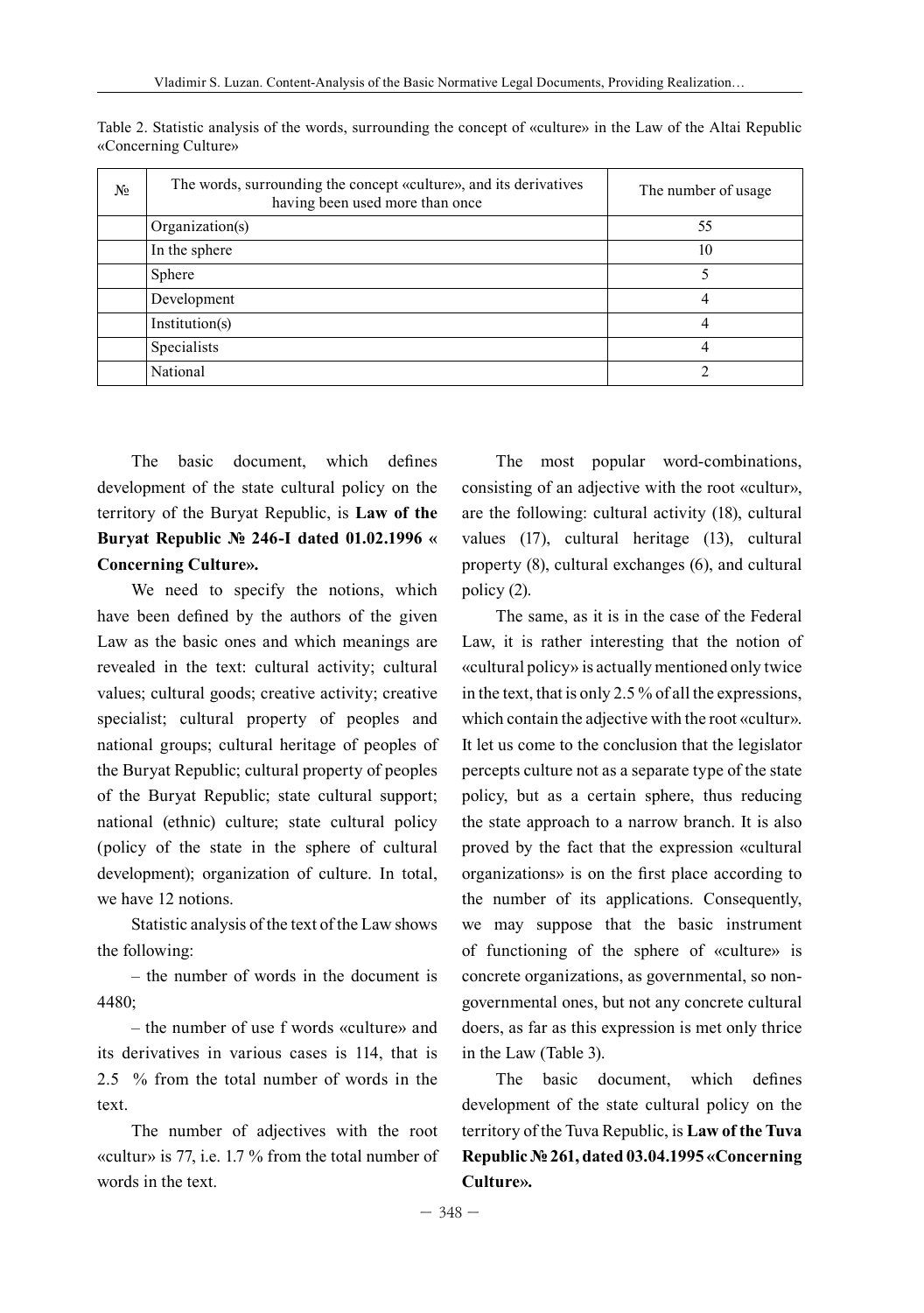| N <sub>2</sub> | The words, surrounding the concept «culture», and its derivatives<br>having been used more than once | The number of usage |
|----------------|------------------------------------------------------------------------------------------------------|---------------------|
|                | Organization(s)                                                                                      | 35                  |
|                | In the sphere                                                                                        | 21                  |
|                | Development                                                                                          | 13                  |
|                | Support                                                                                              | 5                   |
|                | In the sphere                                                                                        | 4                   |
|                | National                                                                                             | 3                   |
|                | Peoples'                                                                                             | 3                   |
|                | Doers                                                                                                | 3                   |
|                | Specialists                                                                                          | 3                   |
|                | Institution(s)                                                                                       | ↑                   |

Table 3. Statistic analysis of the words, surrounding the concept of «culture» in the Law of the Buryat Republic «Concerning Culture»

We are to specify the notions, which have been defined by the authors of the given Law as the basic ones and which meanings are revealed in the text: cultural values; cultural goods; creative activity; creative specialist; cultural property of peoples and national groups; historical-cultural heritage; cultural heritage of peoples of the Tuva Republic; cultural aspects of the development program; state cultural policy (policy of the state in the sphere of cultural development). That is totally, we have 10 notions.

Statistic analysis of the text of the Law shows the following:

– the number of words in the document is 5009;

– the number of use of the word «culture» and its derivatives in various cases is 126, that is 2.5 % from the total number of words in the text.

The number of adjectives with the root «cultur» is 93, i.e. 1.8 % from the total number of words in the text.

The most popular word-combinations, consisting of an adjective with the root «cultur», are the following: cultural activity (24), cultural values (21), cultural heritage (11), cultural

property (6), cultural policy (4), cultural originality (5), and cultural funds (3).

The basic document, which defines development of the state cultural policy on the territory of the Republic of Khakassia, is **Law of the Republic of Khakassia № 30-ЗРХ dated 28.06.2006 «Concerning Culture».**

We should specify the notions, which have been defined by the authors of the given Law as the basic ones and which meanings are revealed in the text: cultural organizations; protection and preservation of the cultural heritage objects of national significance; national artistic crafts; young specialist. In general, there are 4 notions.

Statistic analysis of the text of the Law shows the following:

– the number of words in the document is 3345;

– the number of use of the word «culture» and its derivatives in various cases is 113, that is 3.3 % from the total number of words in the text.

The number of adjectives with the root «cultur» is 52, i.e. 1.5 % from the total number of words in the text.

The most popular word-combinations, consisting of an adjective with the root «cultur»,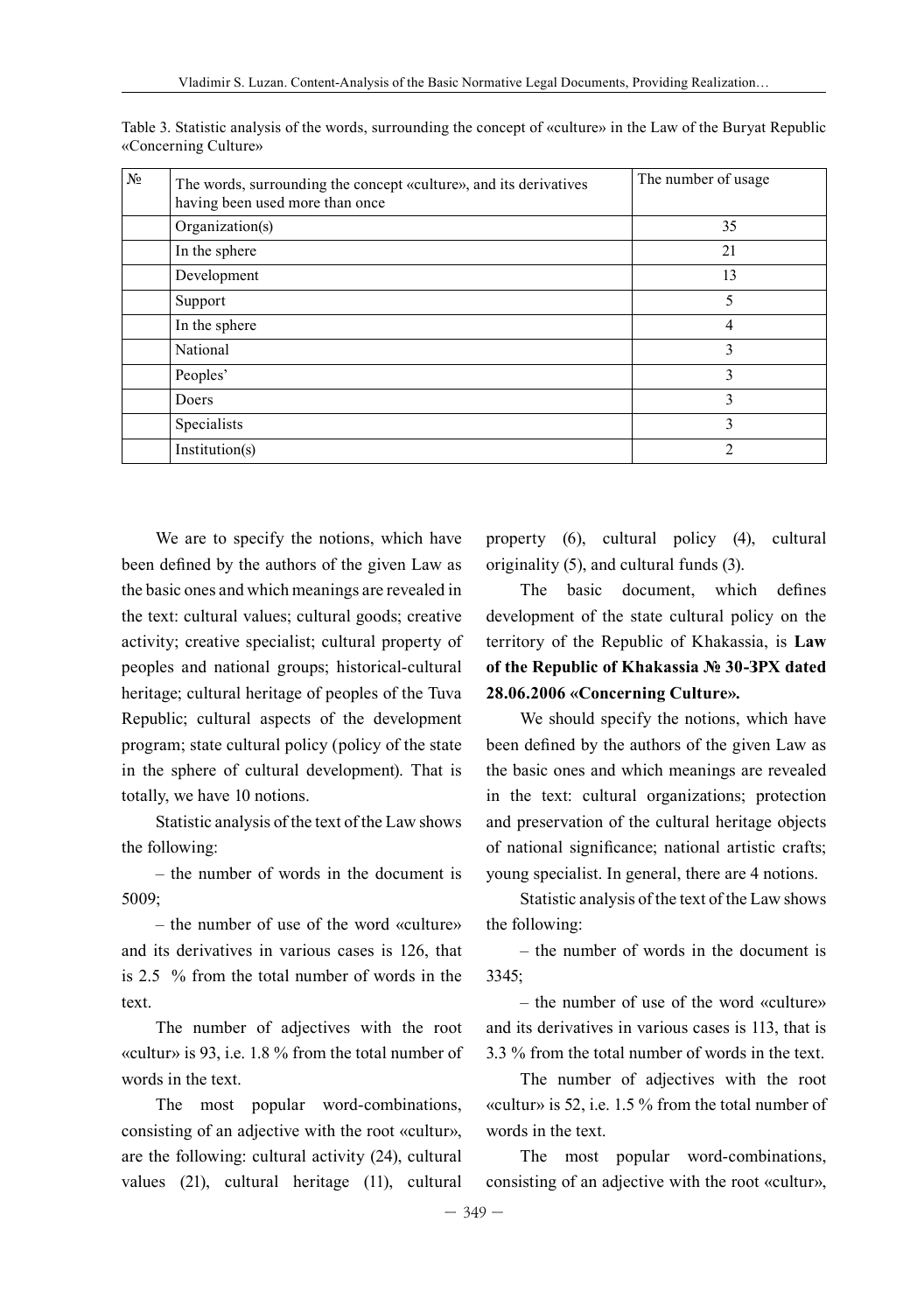| N <sub>2</sub> | The words, surrounding the concept «culture»,<br>and its derivatives having been used more than once | The number of usage |
|----------------|------------------------------------------------------------------------------------------------------|---------------------|
|                | Organization(s)                                                                                      | 34                  |
|                | In the region                                                                                        | 32                  |
|                | Development                                                                                          | 8                   |
|                | Peoples'                                                                                             | 5                   |
|                | National                                                                                             | 5                   |
|                | Institution(s)                                                                                       | 4                   |
|                | Enterprises                                                                                          | $\mathfrak{D}$      |
|                | In the sphere                                                                                        | $\mathfrak{D}$      |
|                | Specialists                                                                                          | $\mathfrak{D}$      |
|                | World-wide                                                                                           | C                   |

Table 4. Statistic analysis of the words, surrounding the concept of «culture» in the Law of the Tuva Republic «Concerning Culture»

Table 5. Statistic analysis of the words, surrounding the concept of «culture» in the Law of the Republic of Khakassia «Concerning Culture»

| N <sub>2</sub> | The words, surrounding the concept «culture»,<br>and its derivatives having been used more than once | The number of usage |
|----------------|------------------------------------------------------------------------------------------------------|---------------------|
|                | Organization(s)                                                                                      | 34                  |
|                | In the region                                                                                        | 26                  |
|                | In the sphere                                                                                        | 13                  |
|                | Institution(s)                                                                                       | 6                   |
|                | Specialists                                                                                          | 6                   |
|                | National                                                                                             | 2                   |
|                | Development                                                                                          |                     |

are the following: cultural activity (17), cultural heritage (10), cultural values (9), cultural policy (2), and cultural collaboration (2).

The same as with the case of the Law of the Altai Republic, analysis of the most popular word-combinations shows that «cultural policy» takes the fourth place according to the frequency of its usage. Though, the Law does not give any definitions of the notion, and it allows us supposing that the authors use this expression sooner as a synonym of the word-combination «politics in the sphere of culture», what does not correspond to its original meaning. It also

brings to a narrow understanding of culture and is proved by the fact that the expression «cultural organizations» is on the first place  $(Table 5)$ .

The basic document, which defines development of the state cultural policy on the territory of Zabaikalye, is **Law of the Zabaikalye Territory № 154-ЗЗК dated 01.04.2009 «Concerning Culture».** 

Statistic analysis of the text of the Law shows the following:

– the number of words in the document is 1354;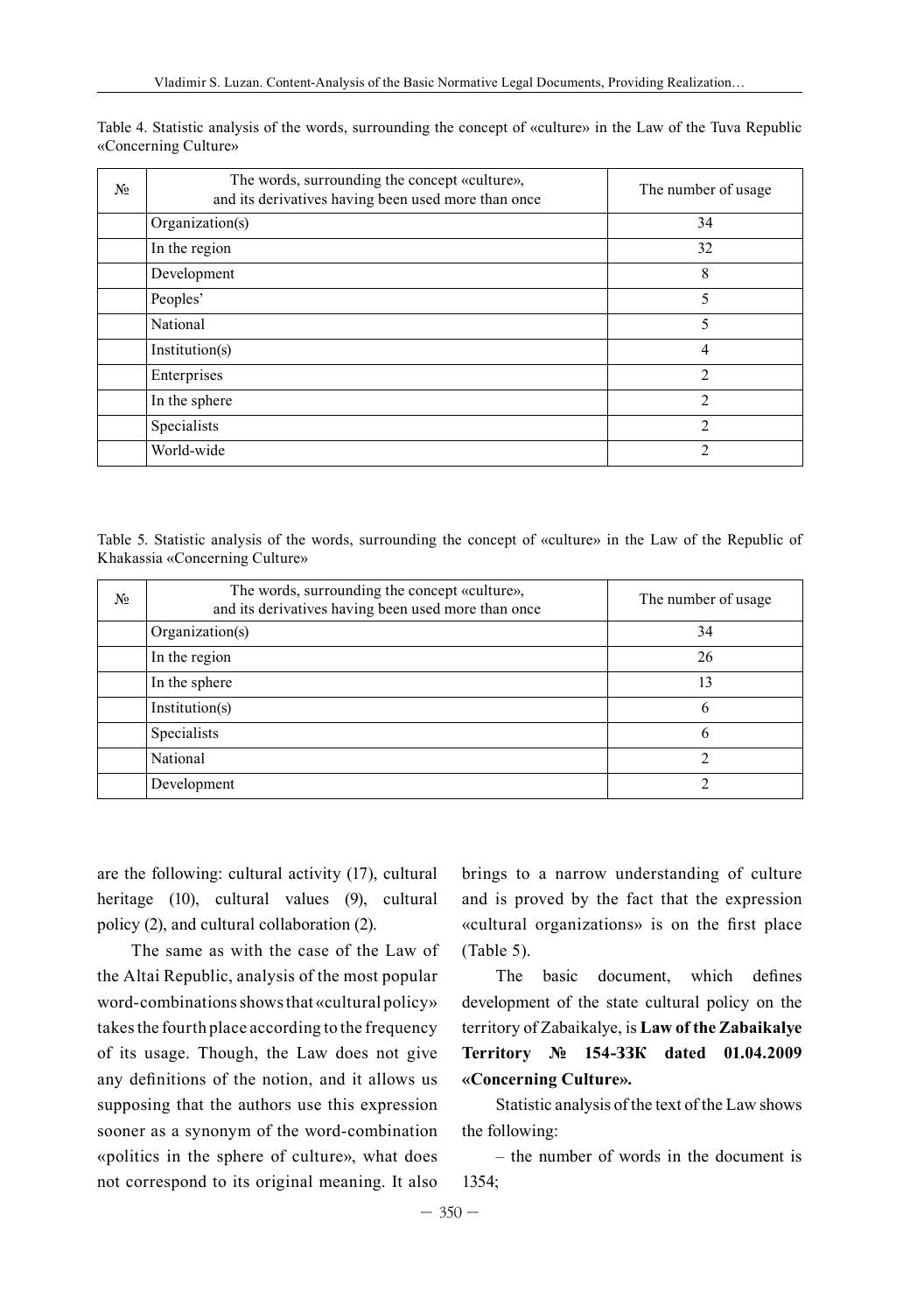| $N_2$ | The words, surrounding the concept «culture»,<br>and its derivatives having been used more than once | The number of usage |
|-------|------------------------------------------------------------------------------------------------------|---------------------|
|       | Organization(s)                                                                                      |                     |
|       | In the sphere                                                                                        | 10                  |
|       | Institution(s)                                                                                       |                     |

Table 6. Statistics of the words, surrounding the concept of «culture» in the Law of the Zabaikalye Territory «Concerning Culture»

– the number of use of the word «culture» and its derivatives in various cases is 41, that is 3 % from the total number of words in the text.

The number of adjectives with the root «cultur» is 4, i.e. 0.02 % from the total number of words in the text.

The most popular word-combinations, consisting of an adjective with the root «cultur», are the following: cultural heritage (3), cultural property (1).

We are to underline that the authors of the Law have not denoted the basic notions. Consequently, we come to a supposition that the text of the Law does not clarify what the legislator understands concerning the philosophicculturological aspects of the state cultural policy. We may suppose that it is connected with the fact that the territory of Zabaikalye is a young subject of the Russian Federation. And that is why its normative legal base is being formed in a rather active way, and in the result of it the legislator does not take into account the basic notions. This peculiarity, in its turn, increases the variability of the law rendering, as far as it does not contain even the most-widely used expressions, for example cultural organizations (Table 6). Moreover, complexity of revelation of philosophic-culturological aspects of the state cultural policy on the territory of Zabaikalye region proves that the territory does not have most of special sectorial laws, which the most part of the subjects of the Siberian Federal District has.

The basic document, which defines development of the state cultural policy on the territory of the Krasnoyarsk Region, is **Law of the Krasnoyarsk Region № 2-190 dated 28.06.2007 «Concerning Culture».** 

We need to specify the notions, which have been defined by the authors of the given Law as the basic ones and which meanings are revealed in the text: cultural organizations; cultural heritage of the Region; public register of especially valuable objects of cultural heritage of the Krasnoyarsk Region; creative specialist; national artistic collectives; folklore of the native small-numbered peoples of the North of the Krasnoyarsk Region; folklore carrier; sociocultural project; creative heritage. In total, there are 9 notions.

Statistic analysis of the text of the Law shows the following:

– the number of words in the document is 4015;

– the number of use of the word «culture» and its derivatives in various cases is 130, that is 3.2 % from the total number of words in the text.

The number of adjectives with the root «cultur» is 50, i.e. 1.2 % from the total number of words in the text.

The most popular word-combinations, consisting of an adjective with the root «cultur», are the following: cultural heritage (17), cultural values (10), cultural activity (5), cultural originality (5), cultural heritage (3), and cultural exchanges (4).

 $-351-$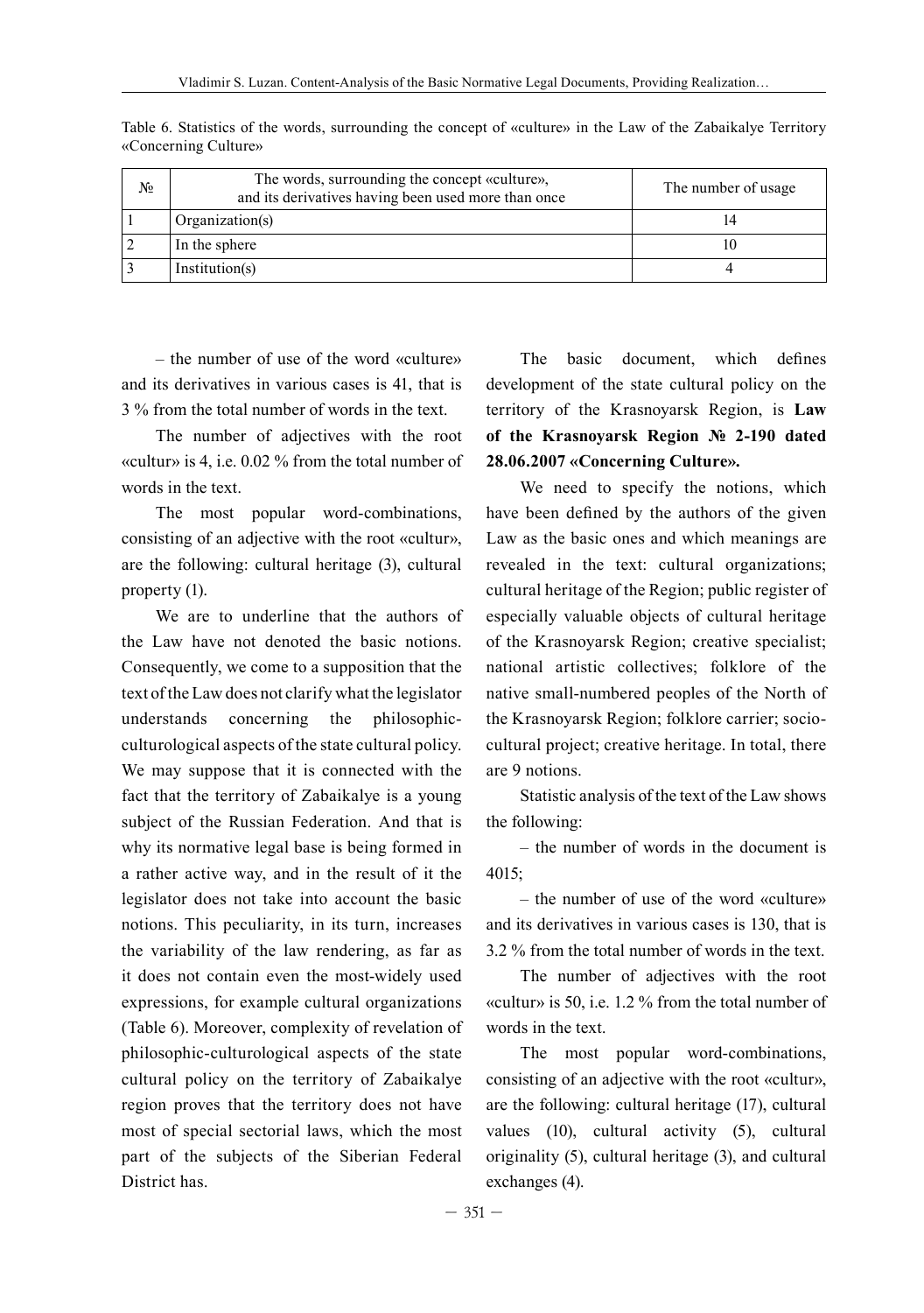| N <sub>2</sub> | The words, surrounding the concept «culture»,<br>and its derivatives having been used more than once | The number of usage |
|----------------|------------------------------------------------------------------------------------------------------|---------------------|
|                | In the region                                                                                        | 44                  |
|                | Institution(s)                                                                                       | 30                  |
|                | Organization(s)                                                                                      | 18                  |
|                | Specialists                                                                                          | 13                  |
|                | National                                                                                             | $\mathbf{r}$        |
|                | In the sphere                                                                                        | 6                   |
|                | Development                                                                                          | 5                   |
|                | Doers                                                                                                | ◠                   |

Table 7. Statistics of the words, surrounding the concept of «culture» in Law of the Krasnoyarsk Region «Concerning Culture»

Table 8. Statistics of the words, surrounding the concept of «culture» in the Law of the Irkutsk Region «Concerning State Support of Culture in the Irkutsk Region»

| N <sub>2</sub> | The words, surrounding the concept «culture»,<br>and its derivatives having been used more than once | The number of usage |
|----------------|------------------------------------------------------------------------------------------------------|---------------------|
|                | In the region                                                                                        | 15                  |
|                | Organization(s)                                                                                      | 10                  |
|                | Support                                                                                              |                     |
|                | Institution(s)                                                                                       |                     |
|                | Specialists                                                                                          |                     |

Analysis of the basic notions, being defined by the authors of the Law; words, surrounding the concept of «culture»; and word-combinations, containing an adjective with the root «cultur», has shown that the notion of «cultural policy» is not at all used in the text of the Law. In a certain way, it contradicts that fact that the Regional Government of the Krasnoyarsk Region has worked out and approved the main directions of the Krasnoyarsk Region cultural policy for the period of  $2009 - 2020$  years (Appendix 1). Consequently, those philosophic-culturological aspects of the state cultural policy, being meant in the conceptual document, do not correspond the existing terminology and content of the fundamental legislative act.

The basic document, which defines development of the state cultural policy on the territory of the Irkutsk Region, is **Law of the Irkutsk Region № 154- оз dated 29.12.2007 «Concerning State Support of Culture in the Irkutsk Region».** 

Statistic analysis of the text of the Law shows the following:

– the number of words in the document is 1118;

– the number of use of the word «culture» and its derivatives in various cases is 34, that is 3 % from the total number of words in the text.

The number of adjectives with the root «cultur» is 1, i.e. 0.0008 % from the total number of words in the text.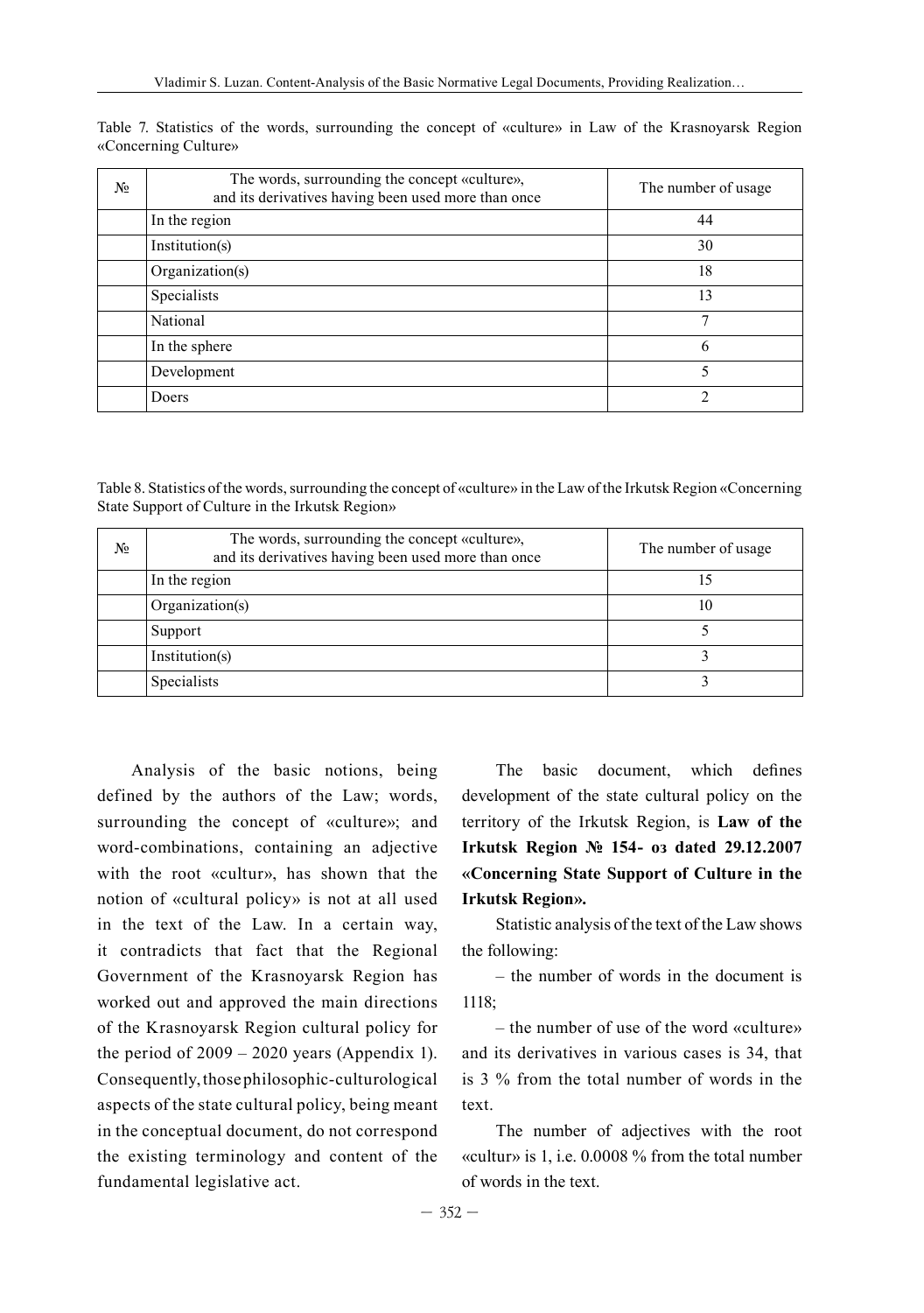| N <sub>2</sub> | The words, surrounding the concept «culture»,<br>and its derivatives having been used more than once | The number of usage |
|----------------|------------------------------------------------------------------------------------------------------|---------------------|
|                | Organization(s)                                                                                      | 24                  |
|                | In the sphere                                                                                        | 12                  |
|                | In the region                                                                                        | 6                   |
|                | Institution(s)                                                                                       | 6                   |
|                | Development                                                                                          |                     |
|                | Specialists                                                                                          |                     |

Table 9. Statistics of the words, surrounding the concept of «culture» in the Law of the Kemerovo Region «Concerning Culture»

The most popular word-combination, consisting of an adjective with the root «cultur», is «cultural events» (1).

We have to remark, that the authors of the given Law have not defined any basic notions in the text of the Law. Consequently, we may suppose, that the text of the Law does not clarify what the legislator understands concerning the philosophic-culturological aspects of the state cultural policy, and the fact is proved by the absence of the notion of «cultural policy» in the text.

Basic document, which defines development of the state cultural policy on the territory of the Kemerovo Region, is **Law of the Kemerovo Region №26-ОЗ dated 14.02.2005 «Concerning Culture».**

We need to specify the notions, which have been defined by the authors of the given Law as the basic ones and which meanings are revealed in the text: cultural activity; cultural organizations; and artistic national crafts. So, there are 3 notions.

Statistic analysis of the text of the Law shows the following:

– the number of words in the document is 1962;

– the number of use of the word «culture» and its derivatives in various cases is 61, that is 3.1 % from the total number of words in the text.

The number of adjectives with the root «cultur» is 31, i.e. 1.5 % from the total number of words in the text.

The most popular word-combinations, consisting of an adjective with the root «cultur», are: cultural property (9), cultural activity (7), cultural heritage (7), cultural values (5), and cultural unions (2).

Analysis of the basic notions, which have been denoted by the authors of the Law; words, surrounding the concept of «culture»; and wordcombinations, containing an adjective with the root «cultur», has shown, that the notion of «cultural policy» is not at all used in the text of the Law. It speaks of the fact that the legislator understands culture in a narrow way, and it is also proved by the fact that the expression «cultural organizations» is on the first place according to its frequency of usage (Table 9).

Basic document, which defines development of the state cultural policy on the territory of the Novosibirsk Region, is **Law of the Novosibirsk Region №124-ОЗ dated 07.07.2007 «Concerning Culture in the Novosibirsk Region».**

We need to specify the notions, which have been defined by the authors of the given Law as the basic ones and which meanings are revealed in the text: cultural activity; cultural organizations; cultural institution; national artistic crafts; and cultural specialist. In total, we have 5 notions.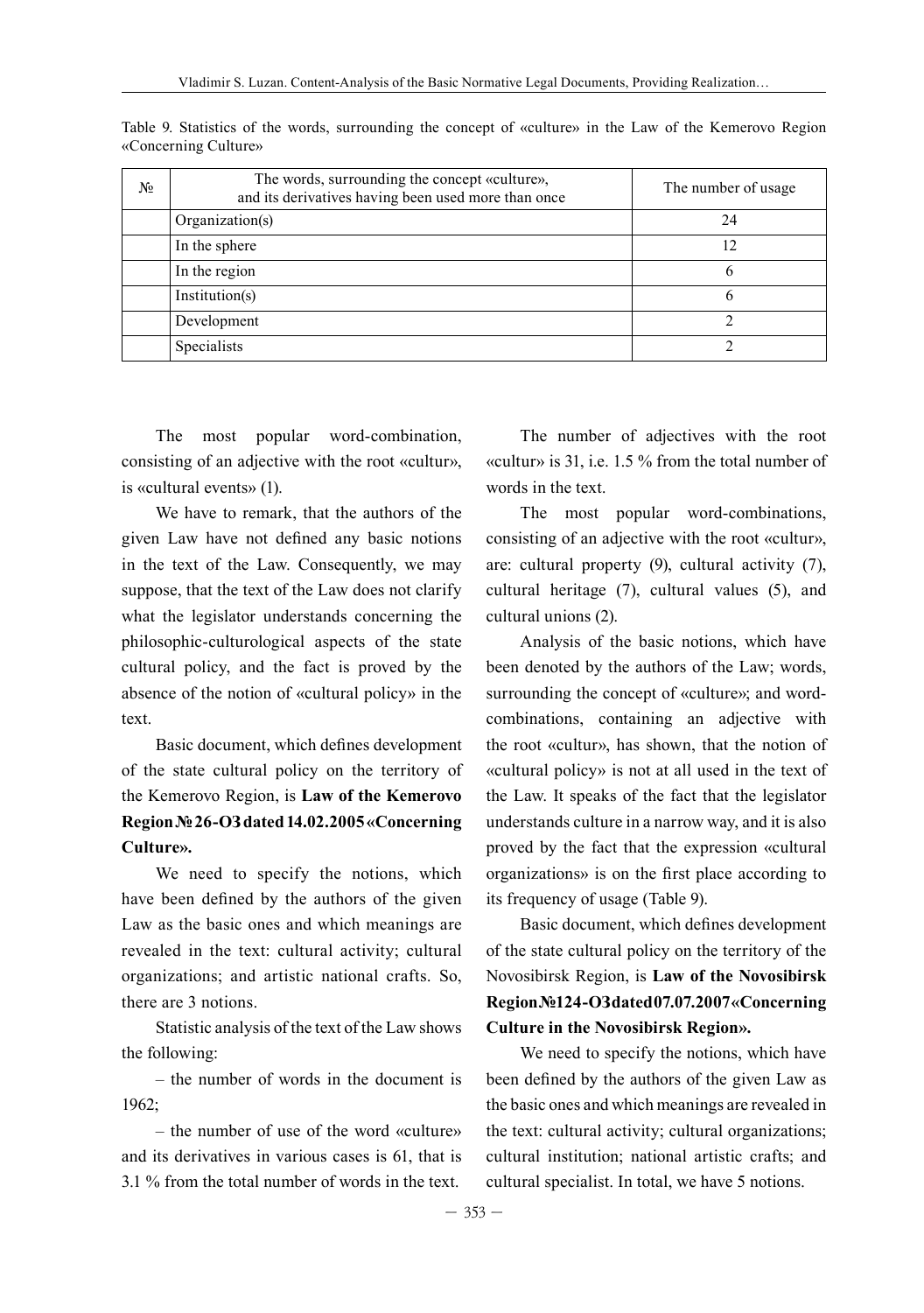| N <sub>2</sub> | The words, surrounding the concept «culture»,<br>and its derivatives having been used more than once | The number of usage |
|----------------|------------------------------------------------------------------------------------------------------|---------------------|
|                | $\mathfrak{D}_{\mathfrak{p}}$                                                                        | 3                   |
|                | In the sphere                                                                                        | 32                  |
|                | Organization(s)                                                                                      | 21                  |
|                | In the region                                                                                        | 19                  |
|                | Institution(s)                                                                                       | 16                  |
|                | Specialists                                                                                          | 8                   |
|                | National                                                                                             | 4                   |
|                | Development                                                                                          | 3                   |
|                | Doers                                                                                                | $\mathfrak{D}$      |

Table 10. Statistics of the words, surrounding the concept of «culture» in the Law of the Novosibirsk Region №124-ОЗ dated 07.07.2007 «Concerning Culture in the Novosibirsk Region»

Statistic analysis of the text of the Law shows the following:

– the number of words in the document is 2963;

– the number of use of the word «culture» and its derivatives in various cases is 106, that is 3.5 % from the total number of words in the text.

The number of adjectives with the root «cultur» is 24, i.e. 0.8 % from the total number of words in the text.

The most popular word-combinations, consisting of an adjective with the root «cultur», are: cultural activity (8), cultural values (5), and cultural heritage (4).

The same as in the case with the Law of the Kemerovo Region «Concerning Culture», analysis of the basic notions, having been specified by the authors of the Law; words, surrounding the concept of «culture»; and wordcombinations, containing an adjective with the root «cultur», has shown, that the notion of «cultural policy» is not used at all. It speaks of the fact that the legislator understands culture in a narrow way. And it is also proved by the fact that the expression «cultural organizations» is on the second place according to its frequency of usage» (Table 10).

Basic document, which defines development of the state cultural policy on the territory of the Tomsk Region, is **Law of the Tomsk Region №112-ОЗ dated 13.06.2007 «Concerning Realization of the State Policy in the Sphere of Culture and Arts on the Territory of the Tomsk Region».**

Statistic analysis of the text of the Law shows the following:

– the number of words in the document is 2236;

– the number of use of the word «culture» and its derivatives in various cases is 69, that is 3 % from the total number of words in the text.

The number of adjectives with the root «cultur» is 18, i.e. 0.8 % from the total number of words in the text.

The most popular word-combinations, consisting of an adjective with the root «cultur», are: cultural activity (8), cultural values (5), and cultural heritage (2).

It is necessary to underline that the authors of the given law have not defined its basic notions. In the result, we may suppose, that the text of the law does not clarify what the legislator thinks about the philosophicalcultural aspects of the state cultural policy.

 $-354-$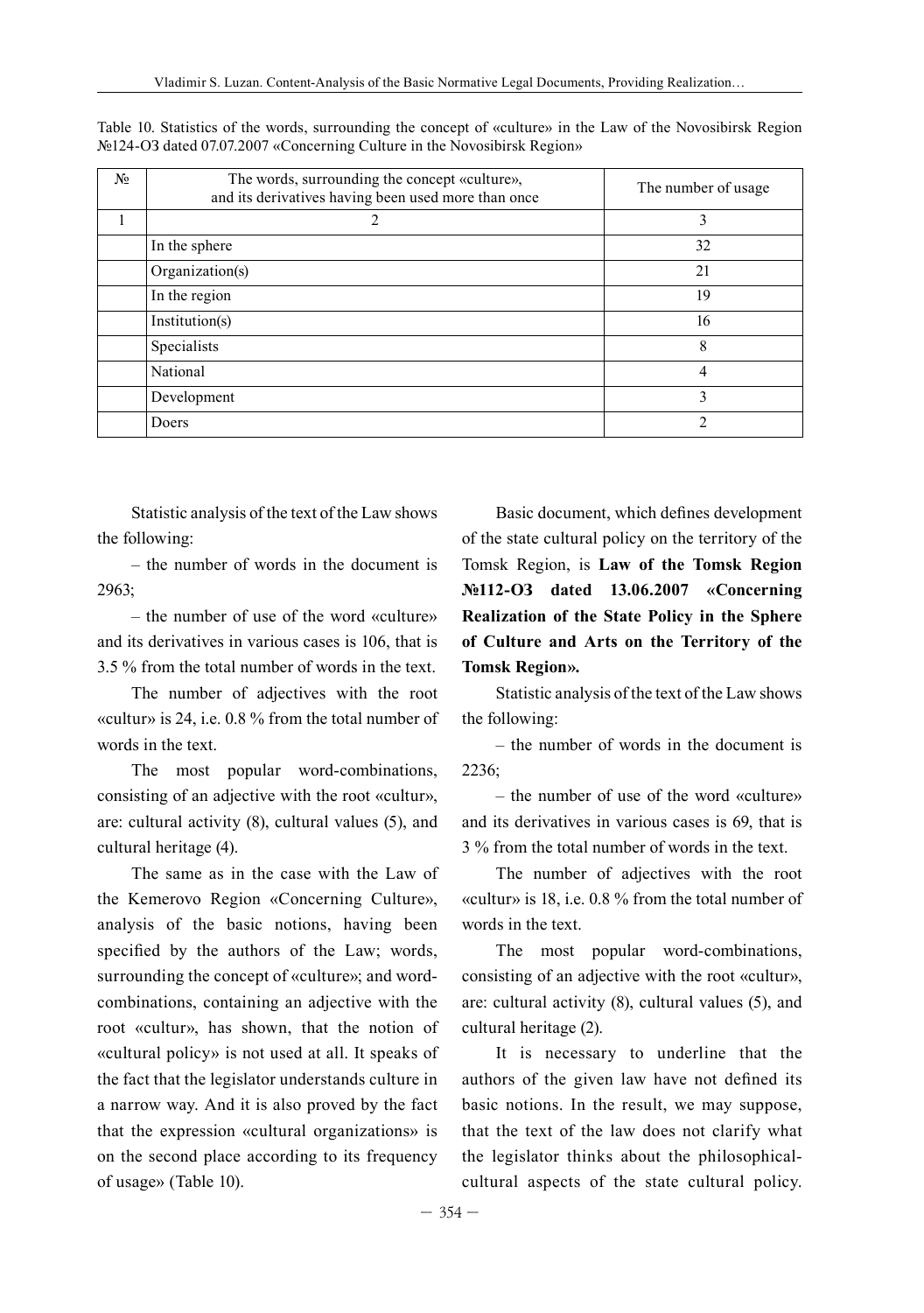| N₫ | The words, surrounding the concept «culture»,<br>and its derivatives having been used more than once | The number of usage |
|----|------------------------------------------------------------------------------------------------------|---------------------|
|    | Institution(s)                                                                                       | 30                  |
|    | In the sphere                                                                                        |                     |
|    | <b>Specialists</b>                                                                                   |                     |
|    | In the region                                                                                        |                     |

Table 11. Statistics of the words, surrounding the concept of «culture» in the Law of the Tomsk Region «Concerning Realization of the State Policy in the Sphere of Culture and Arts on the Territory of the Tomsk Region»

Table 12. Comparative Statistics of Usage of the Word «Culture» and its Derivatives in the Normative Legal Acts

| $N_2$        | The title of the Law                                                                                                                                       | Total<br>number<br>words | % of Usage of the<br>Word «Culture»<br>and its Derivatives |
|--------------|------------------------------------------------------------------------------------------------------------------------------------------------------------|--------------------------|------------------------------------------------------------|
| $\mathbf{1}$ | $\mathfrak{D}$                                                                                                                                             | 3                        | 4                                                          |
|              | Law of the Russian Federation № 3612-1 «Fundamental Principles<br>of Legislation of the Russian Federation on Culture»                                     | 5595                     | 2,6                                                        |
|              | Law of the Republic of Altai № 20-55 «Concerning Culture»                                                                                                  | 2695                     | 3,4                                                        |
|              | Law of the Buryat Republic № 246-I «Concerning Culture»                                                                                                    | 4480                     | 2,5                                                        |
|              | Law of the Republic of Tuva № 261 «Concerning Culture»                                                                                                     | 5009                     | 2,5                                                        |
|              | Law of the Republic of Khakassia № 30-3PX «Concerning<br>Culture»                                                                                          | 3345                     | 3,3                                                        |
|              | Law of the Zabaikalye Territory № 154-33K «Concerning Culture»                                                                                             | 1354                     | 3                                                          |
|              | Law of the Krasnoyarsk Region № 2-190 «Concerning Culture»                                                                                                 | 4015                     | 3,2                                                        |
|              | Law of the Irkutsk Region № 154-03 «Concerning State Support of<br>Culture in the Irkutsk Region»                                                          | 1118                     | 3                                                          |
|              | Law of the Kemerovo Region № 26-O3 «Concerning Culture»                                                                                                    | 1962                     | 3,1                                                        |
|              | Law of the Novosibirsk Region № 124-O3 «Concerning Culture in<br>the Novosibirsk Region»                                                                   | 2963                     | 3,5                                                        |
|              | Law of the Tomsk Region № 112-O3 «Concerning Realization of<br>the State Policy in the Sphere of Culture and Arts on the Territory<br>of the Tomsk Region» | 2236                     | 3                                                          |

Moreover, it is proved by the fact that, there is a minimal number of word-combinations, constituting of adjectives with the root «cultur» in the text of the law, – that is only 0.8 % from the total number words. What is also typical of the given text is a narrow-sectorial understanding of culture, which is proved by that, that the expression «cultural organizations» is on the first place according to the frequency of its usage (Table 11).

As it is seen from the Table 12, Law of the Russian Federation № 3612-1 «Fundamental Principles of Legislation of the Russian Federation on Culture» contains the biggest number of the word «culture» and its derivatives, and it is absolutely reasonable, as far as it is the basic law, which regulates the development of the cultural policy of all the territory of the Russian Federation. Consequently, the text of the Law contains the biggest number of articles and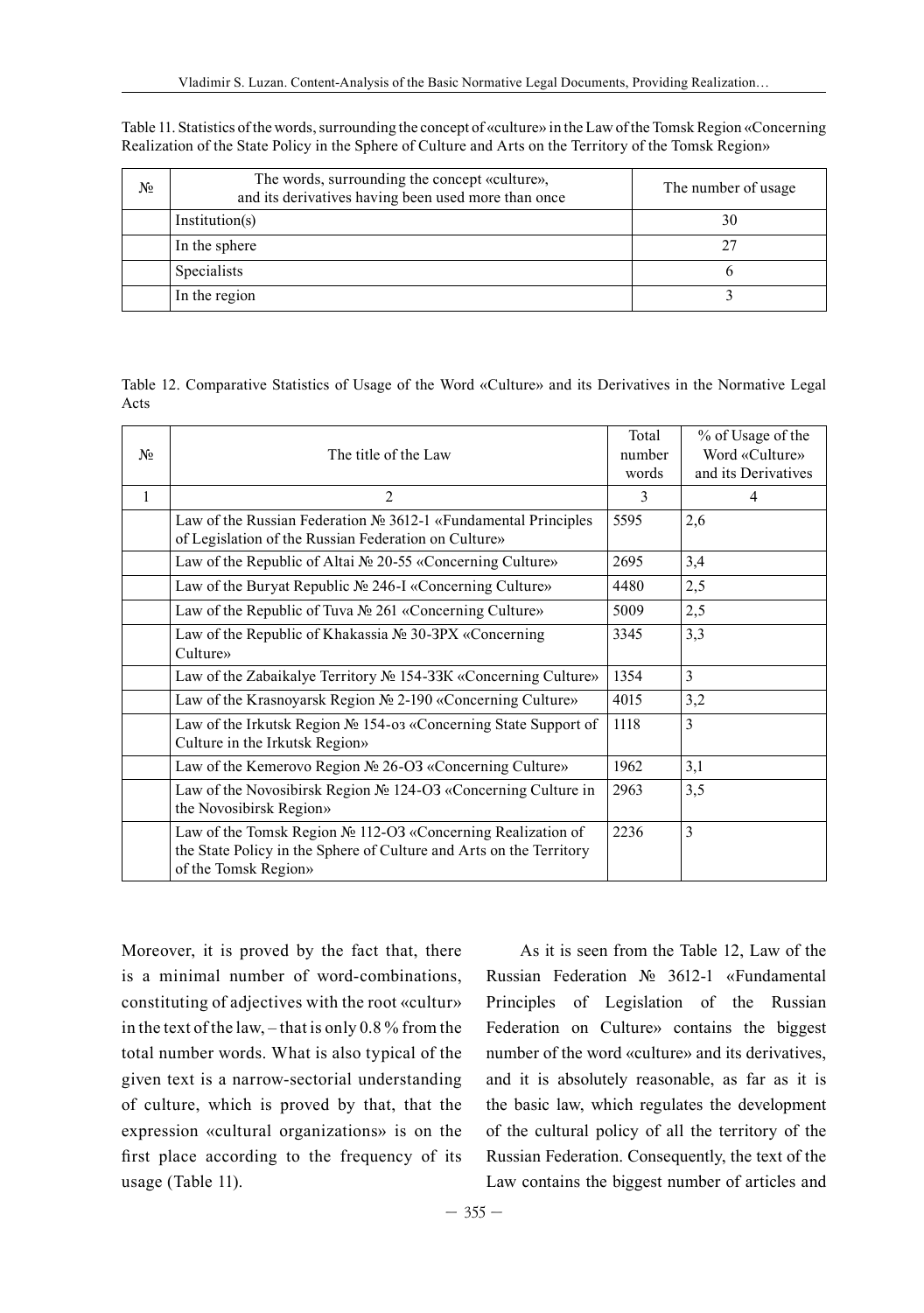theoretically it must mention all the positions, which are connected to realization of the state cultural policy. Moreover, basing on this Law, they have developed special normative legal acts, which regulate separate kinds of social-cultural activity.

Thus, proceeding from the quantitative analysis, we can suppose that the Laws concerning culture of 4 of the subjects of the Russian Federation (the Zabaikalye Territory, the Irkutsk Region, the Kemerovo Region, and the Tomsk Region) reflect the logics of development of the territorial cultural policy least of all others, as far as the number of words in those laws is more than twice as little than in the Federal Law.

The per cent of usage of the word «culture» and its derivatives differs from 2.5 % to 3.5 % from the total number of words in the texts of the normative legal acts. Thereat, the least per cent is observed in Law of the Buryat Republic № 246-I «Concerning Culture», which takes the third place according to the total number of words in the text.

As it is seen from Table 13, the first place according the frequency of usage belongs to the word «organization», or «institution» (they can be used as synonyms in the given context), surrounding the concept of «culture» and its derivatives.

To our mind, the most optimal definition of this notion has been given in Law of the Novosibirsk Region № 124-ОЗ «Concerning Culture in the Novosibirsk Region», according to which «cultural organization is an organization, which has been created for cultural activity realization (theatrical-spectacular and concert organizations, libraries, museums, exhibition halls and centers, planetariums, houses of culture, clubs, centers and houses of national arts and crafts, parks of recreation and leisure, cinemas, movies- and video-rental services and cinemashowing organizations, organizations, being involved in the sphere of conservation, usage, popularization and state protection of the objects of cultural heritage, and other organizations, which provide services in the sphere of culture), and also educational institutions in the sphere of culture and arts».

Consequently, we may suppose that the main instrument of cultural policy realization is concrete governmental and private organizations. Thereat, the legislators have fully left out of account the doers of culture, as far as this wordcombination has failed to be enrolled in the list of the most popular words.

Moreover, we may conclude that almost in all the cases the legislators perceive culture not as a separate kind of state policy, but as a certain sphere, thus reducing the state approach to a sectorial one (Table 13).

As it is seen from the comparison of the main notions, which have been denoted by the authors, and word-combinations (Table 14), the notions of «cultural activity» and «cultural values» are used most often in the texts of the Laws, and their most-often-used definitions are given in Law of the Russian Federation № 3612-1 «Fundamental Principles of Legislation of the Russian Federation on Culture». So, «cultural activity is an activity aimed for conservation, creation, popularization and assimilation of cultural values»; «cultural values are moral and esthetic ideals, norms and patterns of behavior, languages, dialects and accents, national traditions and customs, historical toponyms, folklore, artistic arts and crafts, pieces of culture and arts, results and methods of scientific researches of cultural activity, buildings, constructions, subjects and technologies, having historical-cultural significance, historically- and culturally-unique territories and objects».

As we can see, the legislators indirectly admit culture to be the ideal-formative side of human life and activity; though, the activity of ideals formation is entrusted to organizations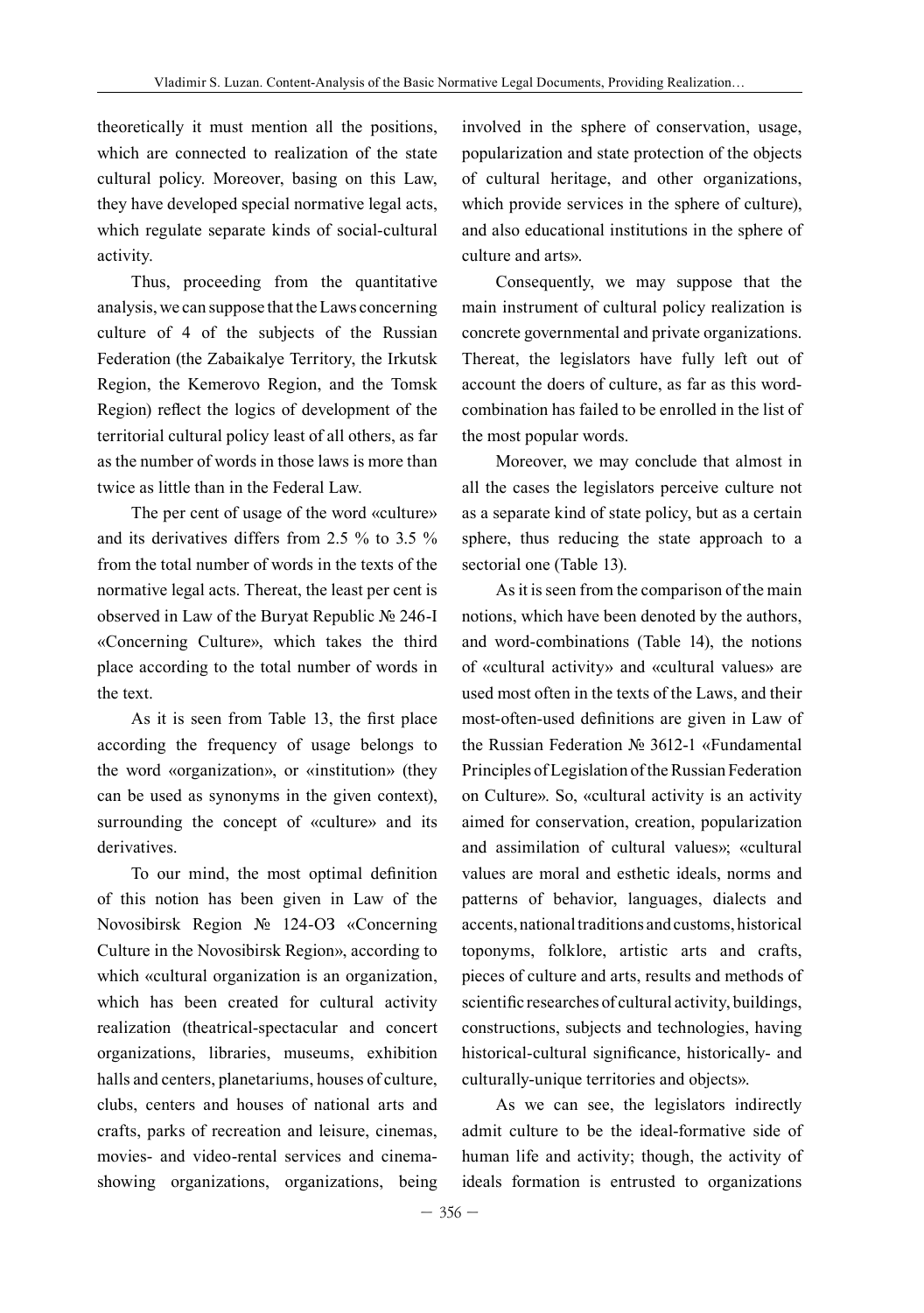| Nº. | The title of the Law                                                                                                                                          | Words, Surrounding the Concept<br>of «Culture», and its Derivatives | The number<br>of Usage |
|-----|---------------------------------------------------------------------------------------------------------------------------------------------------------------|---------------------------------------------------------------------|------------------------|
|     | Law of the Russian Federation $N_2$ 3612-1                                                                                                                    | In the region                                                       | 38                     |
|     | «Fundamental Principles of Legislation of<br>Organization(s)<br>the Russian Federation on Culture»<br>Development                                             | 38                                                                  |                        |
|     |                                                                                                                                                               |                                                                     | 8                      |
|     | Law of the Republic of Altai № 20-55<br>«Concerning Culture»                                                                                                  | Organization(s)                                                     | 55                     |
|     |                                                                                                                                                               | In the region                                                       | 10                     |
|     |                                                                                                                                                               | In the sphere                                                       | 5                      |
|     | Law of the Buryat Republic Nº 246-I<br>«Concerning Culture»                                                                                                   | Organization(s)                                                     | 35                     |
|     |                                                                                                                                                               | In the region                                                       | 21                     |
|     |                                                                                                                                                               | Development                                                         | 13                     |
|     | Law of the Republic of Tuva $N_2$ 261<br>«Concerning Culture»                                                                                                 | Organization(s)                                                     | 34                     |
|     |                                                                                                                                                               | In the region                                                       | 32                     |
|     |                                                                                                                                                               | Development                                                         | 8                      |
|     | Law of the Republic of Khakassia № 30-<br>3PX «Concerning Culture»                                                                                            | Organization(s)                                                     | 34                     |
|     |                                                                                                                                                               | In the region                                                       | 26                     |
|     |                                                                                                                                                               | In the sphere                                                       | 13                     |
|     | Law of the Zabaikalye Territory № 154-33K<br>«Concerning Culture»                                                                                             | Organization(s)                                                     | 14                     |
|     |                                                                                                                                                               | In the region                                                       | 10                     |
|     |                                                                                                                                                               | Institution(s)                                                      | $\overline{4}$         |
|     | Law of the Krasnoyarsk Region № 2-190<br>«Concerning Culture»                                                                                                 | In the region                                                       | 44                     |
|     |                                                                                                                                                               | Institution(s)                                                      | 30                     |
|     |                                                                                                                                                               | Organization(s)                                                     | 18                     |
|     | Law of the Irkutsk Region No 154-03                                                                                                                           | In the region                                                       | 15                     |
|     | «Concerning State Support of Culture in the<br><b>Irkutsk Region»</b>                                                                                         | Organization(s)                                                     | 10                     |
|     | Support                                                                                                                                                       |                                                                     | 5                      |
|     | Law of the Kemerovo Region № 26-O3                                                                                                                            | Organization(s)                                                     | 24                     |
|     | «Concerning Culture»                                                                                                                                          | In the sphere                                                       | 12                     |
|     |                                                                                                                                                               | In the region                                                       | 6                      |
|     | Law of the Novosibirsk Region № 124-O3<br>«Concerning Culture in the Novosibirsk<br>Region»                                                                   | In the sphere                                                       | 32                     |
|     |                                                                                                                                                               | Organization(s)                                                     | 21                     |
|     |                                                                                                                                                               | In the region                                                       | 19                     |
|     | Law of the Tomsk Region № 112-O3<br>«Concerning Realization of the State Policy<br>in the Sphere of Culture and Arts on the<br>Territory of the Tomsk Region» | Institution(s)                                                      | 30                     |
|     |                                                                                                                                                               | In the sphere                                                       | 27                     |
|     |                                                                                                                                                               | Specialists                                                         | 6                      |

Table 13. Statistic Analysis of the Words, surrounding the concept of «Culture» and its Derivatives (we specify three most popular words for each normative legal act)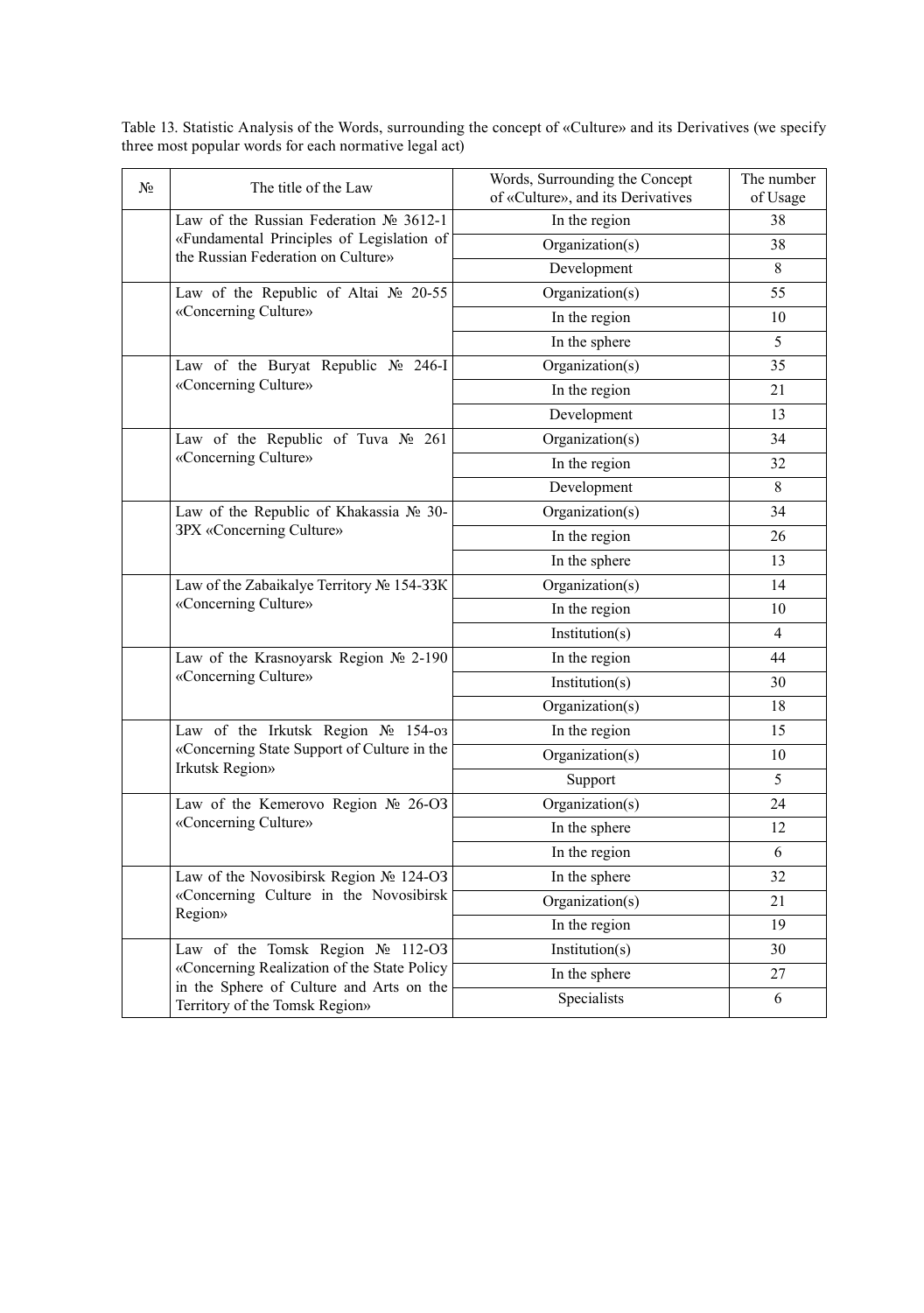| N <sub>2</sub> | The Title of the Normative Legal Act                                                                                      | Word-combination  | Number<br>of Usage |
|----------------|---------------------------------------------------------------------------------------------------------------------------|-------------------|--------------------|
|                | Law of the Russian Federation № 3612-1 «Fundamental<br>Principles of Legislation of the Russian Federation on<br>Culture» | cultural activity | 29                 |
|                |                                                                                                                           | cultural values   | 24                 |
|                | Law of the Republic of Altai № 20-55 «Concerning Culture»                                                                 | cultural activity | 12                 |
|                |                                                                                                                           | cultural values   | 5                  |
|                | Law of the Buryat Republic № 246-I «Concerning Culture»                                                                   | cultural activity | 18                 |
|                |                                                                                                                           | cultural values   | 17                 |
|                | Law of the Republic of Tuva № 261 «Concerning Culture»                                                                    | cultural activity | 24                 |
|                |                                                                                                                           | cultural values   | 21                 |
| Culture»       | Law of the Republic of Khakassia № 30-3PX «Concerning                                                                     | cultural activity | 17                 |
|                |                                                                                                                           | cultural heritage | 10                 |
|                | Law of the Zabaikalye Territory № 154-33K «Concerning<br>Culture»                                                         | cultural heritage | 3                  |
|                |                                                                                                                           | cultural property | $\mathbf{1}$       |
|                | Law of the Krasnoyarsk Region № 2-190 «Concerning<br>Culture»                                                             | cultural heritage | 17                 |
|                |                                                                                                                           | cultural values   | 10                 |
|                | Law of the Irkutsk Region № 154-03 «Concerning State<br>Support of Culture in the Irkutsk Region»                         | cultural events   | 1                  |
|                | Law of the Kemerovo Region № 26-O3 «Concerning                                                                            | cultural property | 9                  |
| Culture»       |                                                                                                                           | cultural activity | 7                  |
|                | Law of the Novosibirsk Region № 124-O3 «Concerning                                                                        | cultural activity | 8                  |
|                | Culture in the Novosibirsk Region»                                                                                        | cultural values   | 5                  |
|                | Law of the Tomsk Region № 112-O3 «Concerning                                                                              | cultural activity | 8                  |
|                | Realization of the State Policy in the Sphere of Culture and<br>Arts on the Territory of the Tomsk Region»                | cultural values   | 3                  |

Table 14. Statistic Analysis of the Most Popular Word-Combinations, Consisting of an Adjective with the Root «Cultur» (we have given two most popular word-combinations for each normative legal act)

and cultural institutions, and it contradicts their primary functions, which are to provide cultural services to the population.

This way, basing on the content-analysis of the normative legal documents**,** which guarantee realization of the state cultural policy in the subjects of the Siberian Federal District, and also on the content-analysis of Law of the Russian Federation № 3612-1 «Fundamental Principles of Legislation of the Russian Federation on Culture», we conclude the following:

– Only 1 document out of 11 considered mentions culture in its title as one of the kinds of the state policy. In all other cases, the titles of the laws, including the basic one – the federal law, fail to imply not only the state cultural policy, but also specification concerning governmental philosophic-culturological vision of what culture is. In connection with the fact, 91 % of the considered laws have one common title «Concerning Culture», which does not at all reflect the comprehension of culture as one of the main kinds of the state policy;

– In the texts, they regularly use incorrect synonyms of the notion «cultural policy», which significantly corrupt the role of the state: the branch of «culture», politics in the sphere of culture, sphere of culture;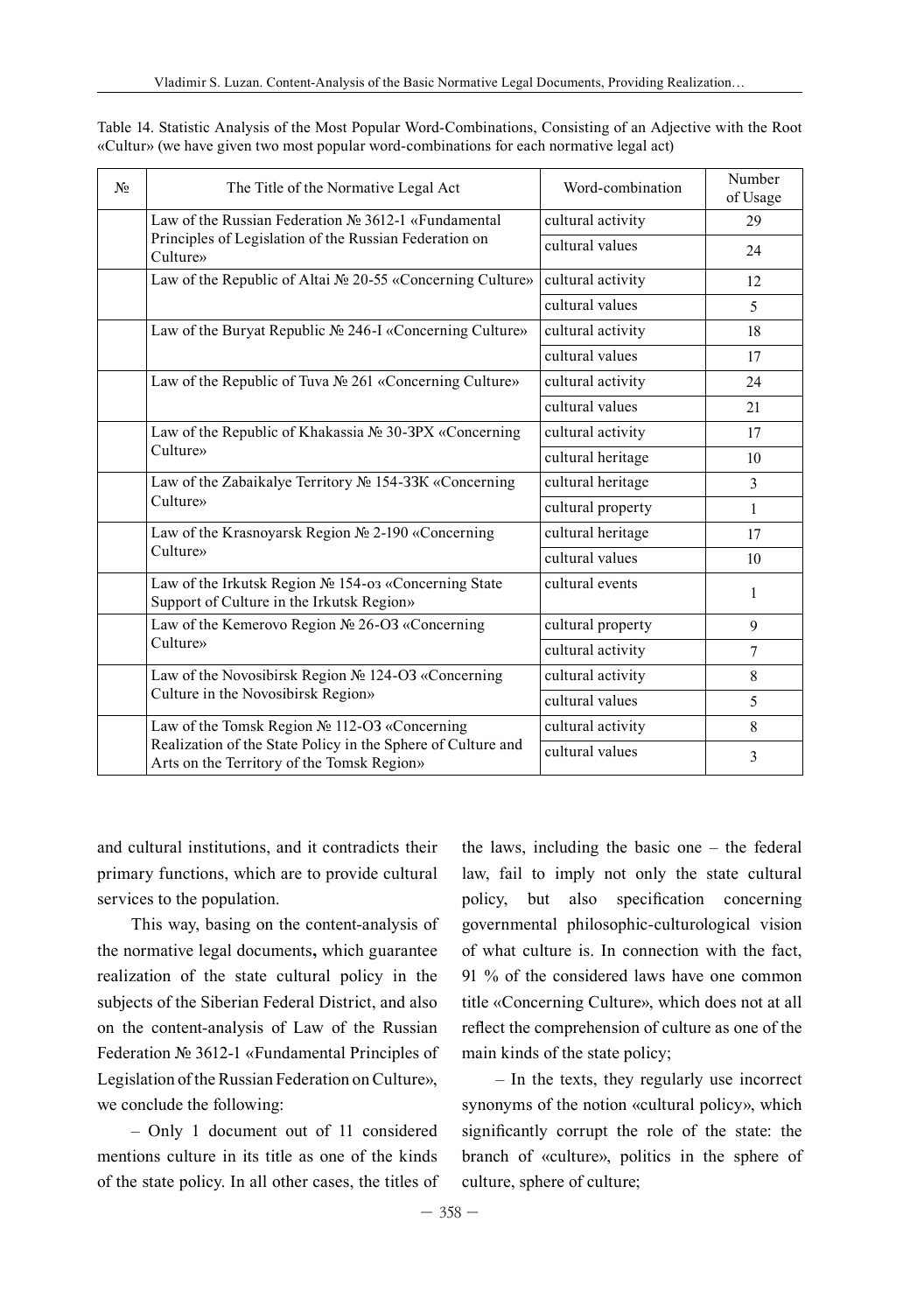– Application of such synonyms speaks of the fact that the legislator reduces the state approach to cultural policy realization to a narrow sectorial one;

– The basic instrument of the «cultural» branch functioning is concrete governmental and non-governmental organizations, thereat the role of cultural doers and cultural specialists is almost reduced to zero;

– Texts of some laws do not clarify what precisely the legislator conceives concerning philosophic-culturological aspects of the state cultural policy, as far as the basic notions are not specified in those texts. It results in the following:

the function of the state cultural policy realization becomes vague;

– being applied in conceptual documents for the state cultural policy realization, philosophicculturological aspects do not correspond to the existing terminology and content of the basic legislative acts;

– all the existing normative-legal acts, which provide the state cultural policy realization, demand a detail reviewing for the purpose of elaboration of one common terminology and in order to fix the function of the state for the cultural policy realization, but not to affirm a departmental narrow sectorial approach to culture.

#### **References**

I.О. Abramova. Russia and Globalization: International Aspects. Moscow: Nauka, 2006. – 367 p.

L.Y. Averyanov. Content-Analysis: Educational Book. Moscow: KNORUS, 2009. – 456 p.

О.N. Astafyeva, Т.G. Bogatyriova, V.К. Yegorov. Culturology: Educational Book for the System of Government Employees' Training and Re-Training. Moscow: RAGS Publishing House, 2005. – 280 p.

А.S. Balakshin. Cultural Policy: Theory and Methodology of Researching: Doctorial dissertation work in Philosophical Sciences. N. Novgorod 2006. – 358 p.

V.P. Bolshakov. Provinciality of Cultural Spaces in Russia of Today // Culture of Russian Provinces: the Past, the Presence, and the Future: Round Table Materials. St. Petersburg, 2005. – P. 6–8.

Y.G. Bryndin. Evolution of Harmony from Natural to Social Harmonization of Man and Society. Novosibirsk: NSTU, 2007. – 228 p.

Y.G. Bryndin. Spiritual Evolution. Novosibirsk –Pyatigorsk: PSLU, 2007. – 234 p.

Vestnik of Philosophy and Sociology of KSU. 2010. № 1. – 307 p.

L.Y. Vostryakov. Cultural Policy: Conception, Notions, and Models [electronic resource]. URL: www.cpolicy.ru/analytics.

L.Y. Vostryakov. Regional Cultural Policy of Post-Reformist Russia: Subjective Measuring. St. Petersburg: NWAGS Publishing House, 2005. – 344 p.

М. Gnedovsky. Creative Industries: Russian Political Challenge // Domestic Notes. 2005. № 4  $(25)$ . – P. 168–181.

М.N. Gromov. Cultural Heritage as a Foundation of National Identity. Moscow: SASC, 2005. – 141 p.

А.I. Guseinov. Socio-Normative Sphere of Culture // Questions of Philosophy. 2008. № 8. – P. 39.

<sup>1</sup> The problem of text in linguistics, philology and other humanitarian sciences. Experience of philosophical analysis. [Electronic resource]. URL: www.i-u.ru/biblio/archive/bahtin %5Fproblema.

<sup>2</sup> Philosophy: education book for higher institutions. Edition №13. Rostov-on-Don: Fenix, 2006. – 576 p.

<sup>3</sup> The Russian Juridical Encyclopedia. Moscow, 1999. – P. 988.

Texts of the laws have been taken from the legal reference system «ConsultantPlus».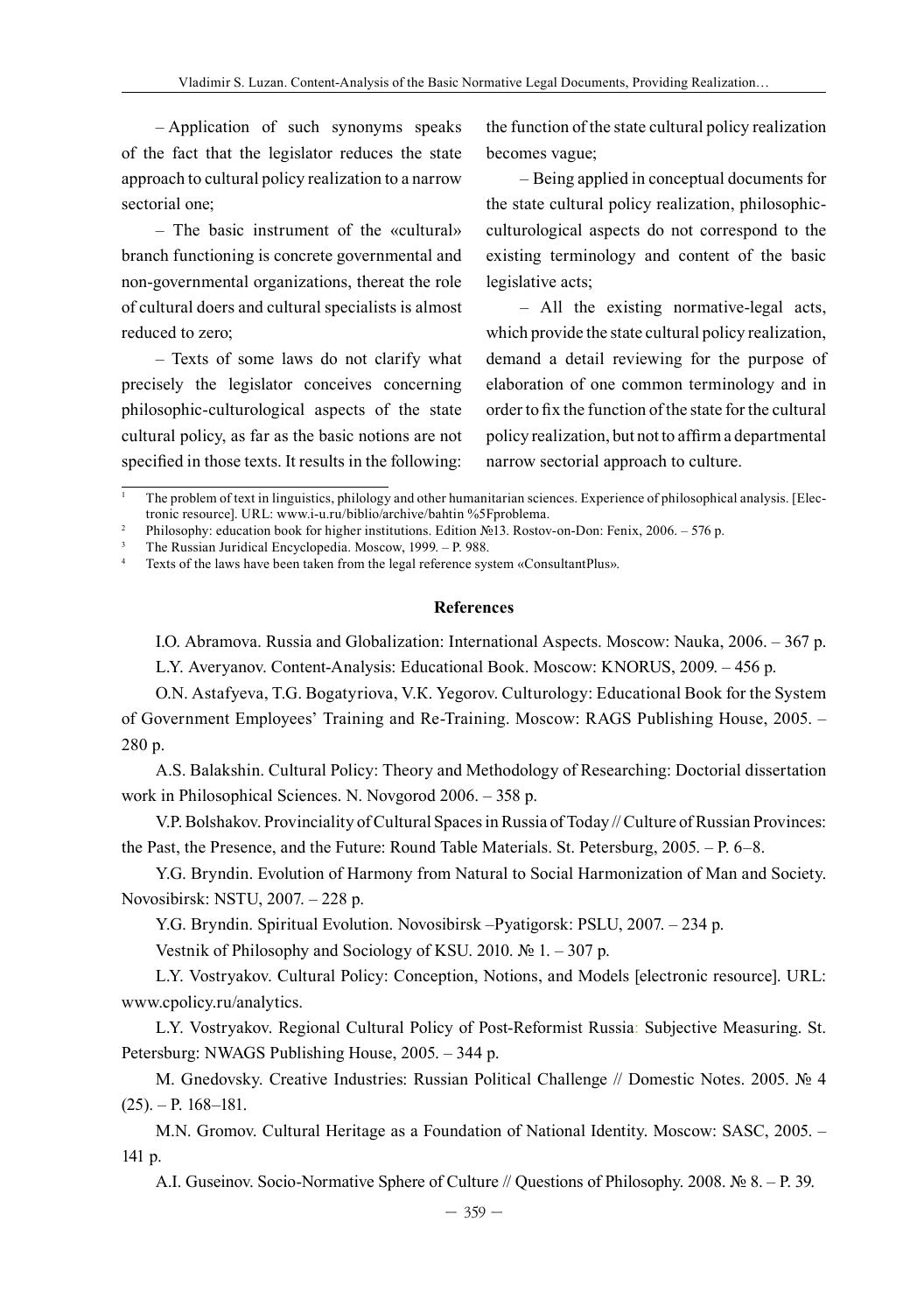I. Dmitriev. Content-Analysis: the Essence, Tasks and Procedures [electronic resource]. URL: www.inform-kurort.ru.

Report of the Public Chamber of the Russian Federation «Culture and the Future of Russia. New Vision» at the plenary meeting of the Public Chamber of the Russian Federation dated 24 November, 2007 года [electronic resource]. URL: www.dokladoprfcultura.ru.

S.N. Ikonnikova. History of Culturological Theories. 2-d Edition. St. Petersburg, 2005. – 473 p.

G.М. Kazakova. Regional Culture: Generic Features and Structural-Functional Characteristics // Questions of Culturology. 2009. № 5. – P. 12.

N.G. Kozin. Universalistic Project of Civilized Identity of Russia // Philosophy and Society. 2008. № 4. – P. 75.

Constitution (Fundamental Law) of the Russian Federation. Moscow: Astrel, 2009. – 63 p.

А.I. Kravchenko. History of Management: Educational Book for HEIs. Moscow: Academic Project: Triksta, 2005. – 560 p.

Creative Laboratory: Dialogue of Creative Practices: Monograph / editor-compiler. О.А. Karlova. Moscow: Academic Project, 2009. – 476 p.

Culturology: Educational Book / compiler and executive editor А.А. Radugin. Moscow: Library,  $2005. - 304$  p.

The Main Directions of the Cultural Policy Strategy in the Krasnoyarsk Region for the period of 2009–2020 years [electronic resource]. URL: www.krskstate.ru/culture.

Fundamentals of the State Cultural Policy: Educational Book / G.L. Ruksha (the head of the authors' collective), S.V. Andreeva, I.N. Kryukov and others. Krasnoyarsk: KrasSU, 2006. – 125 p.

From the Strategy of Cultural Policy to the Tactics of Managerial Interaction: Materials of the Regional Public Hearing on 11–12 March, 2009 Krasnoyarsk: the Ministry of Culture of the Krasnoyarsk Region, 2009. – 128 p.

Collection of Conference Materials According to the Results of Municipal Management Organs and State Institutions of Culture and Education of the Krasnoyarsk Region for the Period of 2009 year. Krasnoyarsk: the Ministry of Culture of the Krasnoyarsk Region, 2010. – 116 p.

Modern Problems of Socio-Cultural Sphere Researching: Collection of Materials of All-Russian Scientific-Practical Conference of Young Scientists, Aspirants and Candidates. Orel, 25–26 February, 2010 / scientific editor N.А. Parshikov; editorial staff: V.P. Polyanov, Y.А. Finogeeva, N.L. Chupakhina, G.V. Yakushkina (executive editor). Orel: The Orel State Institute of Arts and Culture; «Horizont Ltd. », 2010. – 303 p.

Socio-Humanitarian Vestnik of the Kemerovo Institute вестник (branch) SEI HPE «RSTEU». 2010. № 4 (June). – 239 p.

Philosophy: Educational Book for Higher Educational Institutions. – 13-d Edition. Rostov-on-Don: Feniks, 2006. – 576 p.

Fundamental Problems of Culturology: 4-volumed edition. V. 1: Theory of Culture / executive editor D.L. Spivak. St. Petersburg: Aletya, 2008. – 432 p.

Fundamental Problems of Culturology: 4-volumed edition. Т. 3: Cultural Dynamics / executive editor D.L. Spivak. St. Petersburg: Aletya, 2008. – 518 p.

Fundamental Problems of Culturology: 4-volumed edition. Т. 4: Cultural Policy / executive editor D.L. Spivak. St. Petersburg: Aletya, 2008. – 424 p.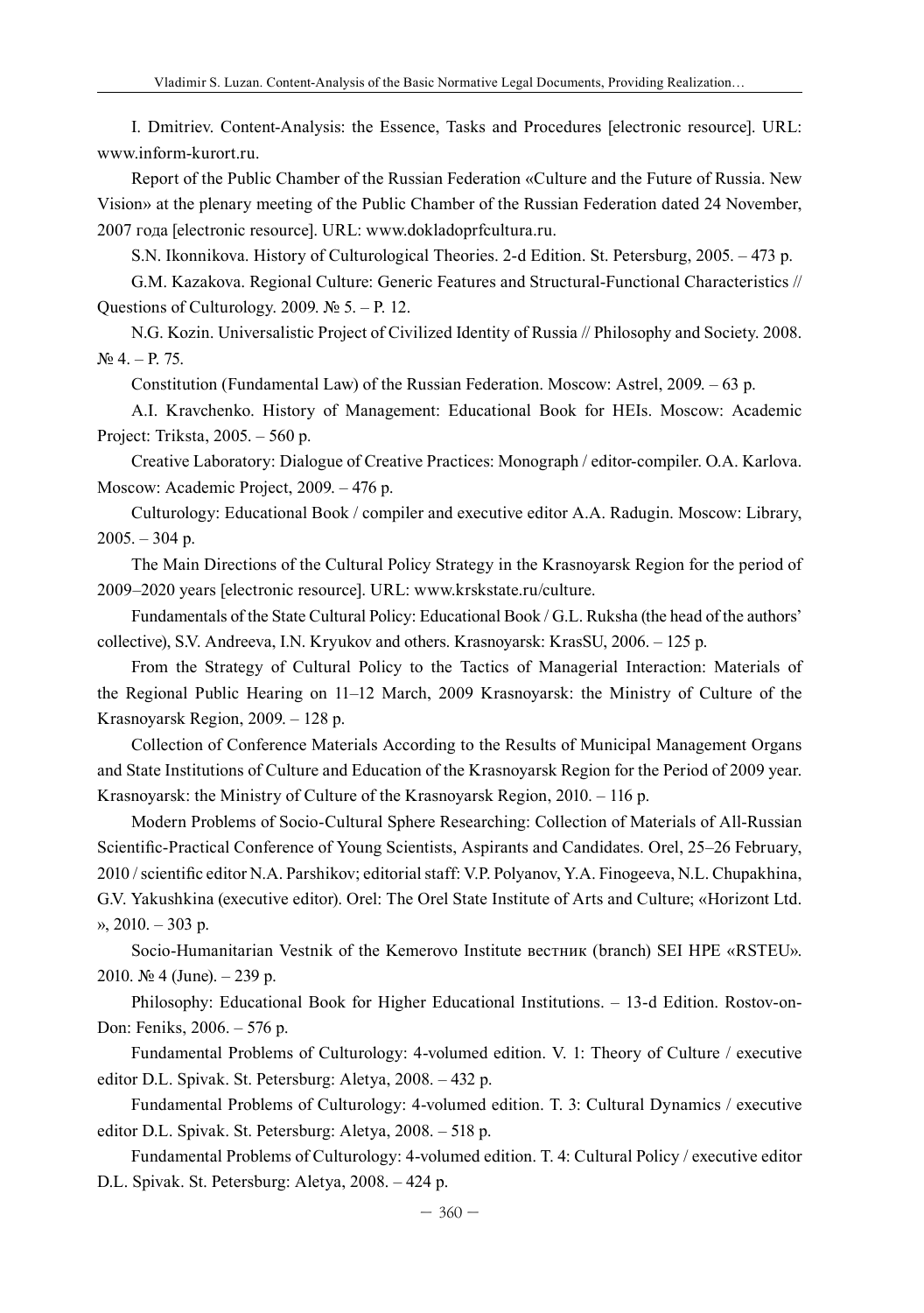К.V. Kharchenko. Material Part of Life in the Mirror of Subjective Senses: Experience of Content-Analysis// Sociology: Methodology, Methods, Mathematical Modeling. 2009. № 1 (28). – P. 129–148.

Human Capital of the Krasnoyarsk Region: Foresight-Research – 2030 / Analytic Report under the editorship of V.S. Yefimov. Krasnoyarsk: SFU, 2010. – 126 p.

S. Chistyakova. Cultural Globalization: Genesis, Typology, And Modern Senses: annotation of the dissertation work in Philosophical Sciences / the Belgorod State University, 2007. – 22 p.

А.I. Shendrik. Sociology of Culture. Moscow, 2005. – 495 p.

Evolution of Cultural Activity in The New Millennium: Socio-Economical Aspects of Cultural Policy: 3-volumed edition. V. 2. Culture in the Global World / editor-compiler. B.Y. Sorochkin. St. Petersburg: Aletya, 2005. – 525 p.

N.P. Koptzeva, Libakova N.M. Native Culture of the 19th – 20th Centuries in Search After Truth. Truth of Real Human Being in Vladimir Solovyov's Philosophy of the Universal Unity and Works of Art in the Russian Painting // Journal of Siberian Federal University. Humanities & Social Sciences 1 (2009 2). Siberian Federal University, Krasnoyarsk, Russia. – P. 67–83.

N.P. Koptzeva, A.A. Makhonina. Henrich Rickert's methodology and its application for solution of the problem of cultural values in contemporary theory of culture // Journal of Siberian Federal University. Humanities & Social Sciences, 2009. № 2 (2). Siberian Federal University, Krasnoyarsk, Russia. – P. 247–258.

N.P. Koptzeva, K.V. Reznikova. Selection of Methodological Principles for Actual Research on Culture // Journal of Siberian Federal University. Humanities & Social Sciences 4 (2009 2). Siberian Federal University, Krasnoyarsk, Russia. – P. 491–506.

N. Koptzeva, A. Semenova. Truth as a Form of Modelling of Integrity at Social Being Level // Journal of Siberian Federal University. Humanities & Social science. 2009. № 2 (1). – P. 31–55.

V. Luzan. Cultural Policy as a Subject of Applied Culturology // Journal of Siberian Federal University. Humanities & Social Sciences 3. 2009. № 2. P. 323 – 334.

V. Luzan. Cultural Policy as a Self-Independent Type of State Policy // Journal of Siberian Federal University. Humanities & Social Sciences 4. 2009. № 2. P. 587 – 594.